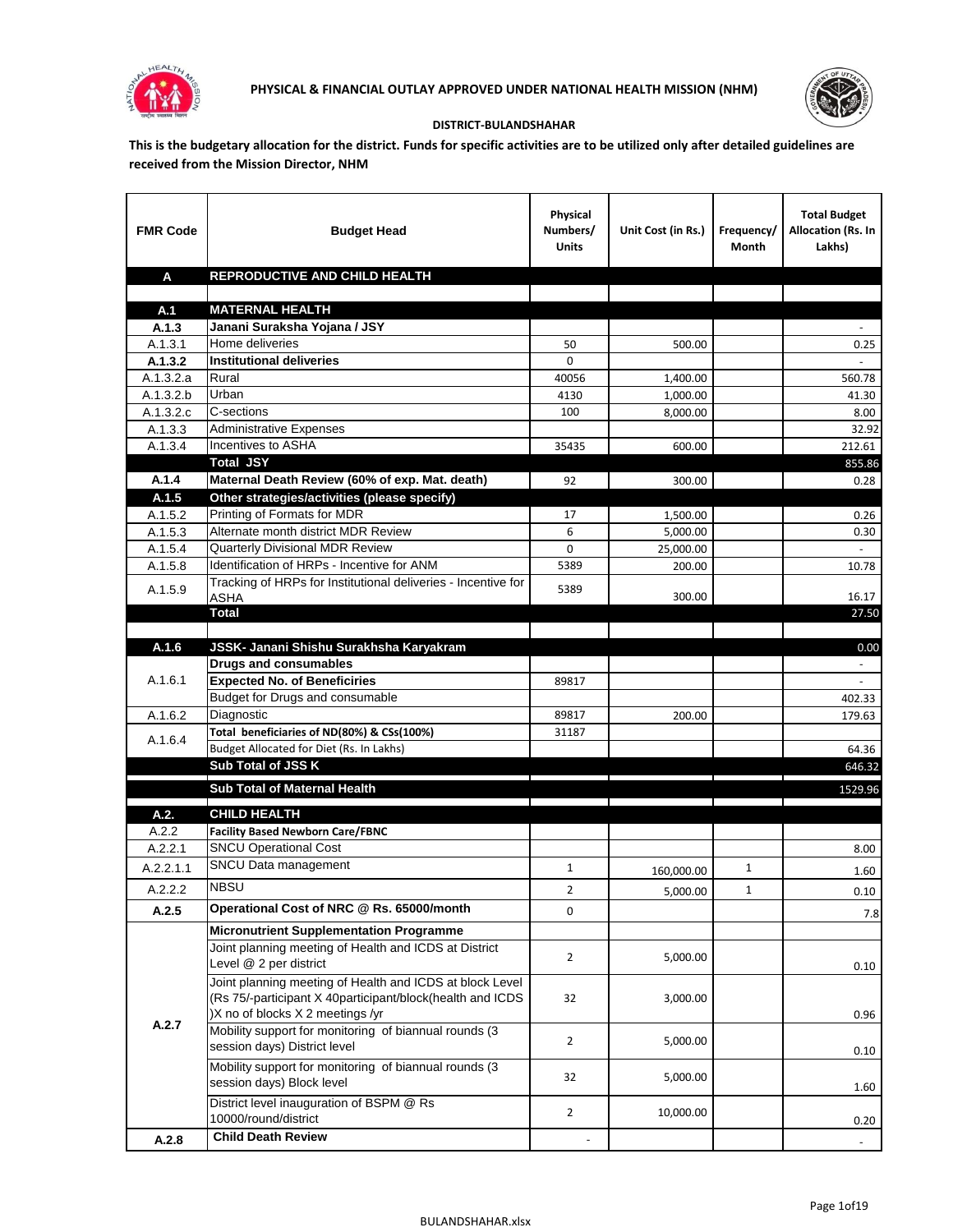| <b>Sub-total Child Health</b><br>20.46<br><b>FAMILY PLANNING</b><br>A.3<br><b>Terminal/Limiting Methods</b><br>A.3.1<br>Female sterilization camps @ Rs. 3500/camp<br>A.3.1.1<br>3.29<br>94<br>3,500.00<br>NSV camps @ Rs. 3500/camp<br>A.3.1.2<br>$\overline{2}$<br>0.07<br>3,500.00<br>Budget for Female Interval Sterilization Compensation<br>@ Rs.2000/-Per Case in Public Sector-(In Rs.)<br>2960<br>59.20<br>2,000.00<br>A.3.1.3<br><b>Budget for Post Partum Female Sterilization</b><br>Compensation @ Rs.3000/-Per Case in Public Sector-(In<br>0.30<br>10<br>3,000.00<br>$Rs.$ )<br>Budget for Male Sterilization Compensation @ Rs.2700/-<br>A.3.1.4<br>20<br>0.54<br>2,700.00<br>Per Case in Public Sector -(In Rs.)<br>A.3.2<br><b>Spacing Methods</b><br>Total Budget Allocated for Compensation for IUCD<br>insertion at health facilities (including fixed day services at<br>A.3.2.2<br>7980<br>20.00<br>1.60<br>SHC and PHC) @ Rs 20/-<br>PPIUCD services (Incentive to provider @Rs 150 per<br>A.3.2.3<br>2500<br>3.75<br>PPIUCD insertion)<br>150.00<br>Orientation/Review of ASHA/ANM/AWW for scheme<br>for HDC, ESB, PTK<br>A.3.2.5<br><b>District level</b><br>$\mathbf{1}$<br>10,000.00<br>0.10<br>$\mathbf{1}$<br><b>Block level Quarterly</b><br>16<br>10,000.00<br>4<br>6.40<br>Dissemination of FP manuals and guidelines<br>A.3.2.6<br>$\mathbf{1}$<br>1<br>0.20<br>20,000.00<br>Budget for POL for Mobility to Surgeons team for FDS<br>A.3.3<br>94<br>1,000.00<br>0.94<br>Camps @ Rs.1000/camp<br>Orientaion workshop, QAC meeting at distirct level-<br>A.3.5.1<br>1<br>2,000.00<br>4<br>0.08<br>Quarterly<br>FP Review Meeting at Divisional level-Quarterly<br>A.3.5.2<br>0<br>20,000.00<br>4<br>A.3.5.3<br>Performance reward<br>$\mathbf{1}$<br>50,000.00<br>0.50<br>World Population Day' celebration (such as mobility,<br>IEC activities etc.):<br>A.3.5.4<br>District level<br>$\mathbf{1}$<br>100,000.00<br>1.00<br><b>Block Level</b><br>16<br>1.60<br>10,000.00<br>Other strategies/activities (such as strengthening<br>A.3.5.5<br>fixed day services for IUCD & Sterilisation, etc.)<br>Printing of FP Manuals, Guidelines, etc.<br>$\mathbf 0$<br>Sterilization Register @ Rs.150/Register<br>26<br>150.00<br>0.04<br>IUCD Register @ Rs.150/- Register<br>814<br>150.00<br>1.22<br>PPIUCD Registers @ Rs.150/-Register<br>150.00<br>0.01<br>6<br>Injectable Registers @ Rs.150/Register<br>6<br>150.00<br>0.01<br>A.3.5.5.1<br>Counseling Register @ Rs.150/-Register (3 per<br>12<br>Counselor)<br>150.00<br>0.02<br>Consent Form , Medical Record CheckIklist, Posoot<br>Operatiive Instructionn Card, Ssterilization Certificate for<br>5.00<br>0.83<br>16596<br>Sterilization@ Rs 5/-Unit<br>Enhance Contribution of PRIs and Family members of<br>eligible couples in 75 districts with high unmet need<br>and TFR<br>District Level NSV Satisfied Client Meet @Rs.20000/-<br>A.3.5.5.2<br>$\mathbf{1}$<br>20,000.00<br>0.20<br><b>District</b><br>Block Level Panch Sarpanch Sammellan @Rs.10000/-<br>16<br>10,000.00<br><b>Block</b><br>1.60<br>RMNCHA Counsellling Corners @ Rs.35,000/-<br>A.3.5.5.3<br>$\mathbf{1}$<br>35,000.00<br>0.35<br><b>World NSV Week</b><br><b>District level</b><br>A.3.5.5.6<br>1<br>25,000.00<br>0.25<br><b>Block level</b><br>16<br>10,000.00<br>1.60<br>Govt. COT at Divisions level for FP Services<br>Divisional Govt. COT @ Rs.50000/month for 12 month<br>0<br>5,000.00<br>12 | <b>FMR Code</b> | <b>Budget Head</b> | Physical<br>Numbers/<br><b>Units</b> | Unit Cost (in Rs.) | Frequency/<br>Month | <b>Total Budget</b><br><b>Allocation (Rs. In</b><br>Lakhs) |
|---------------------------------------------------------------------------------------------------------------------------------------------------------------------------------------------------------------------------------------------------------------------------------------------------------------------------------------------------------------------------------------------------------------------------------------------------------------------------------------------------------------------------------------------------------------------------------------------------------------------------------------------------------------------------------------------------------------------------------------------------------------------------------------------------------------------------------------------------------------------------------------------------------------------------------------------------------------------------------------------------------------------------------------------------------------------------------------------------------------------------------------------------------------------------------------------------------------------------------------------------------------------------------------------------------------------------------------------------------------------------------------------------------------------------------------------------------------------------------------------------------------------------------------------------------------------------------------------------------------------------------------------------------------------------------------------------------------------------------------------------------------------------------------------------------------------------------------------------------------------------------------------------------------------------------------------------------------------------------------------------------------------------------------------------------------------------------------------------------------------------------------------------------------------------------------------------------------------------------------------------------------------------------------------------------------------------------------------------------------------------------------------------------------------------------------------------------------------------------------------------------------------------------------------------------------------------------------------------------------------------------------------------------------------------------------------------------------------------------------------------------------------------------------------------------------------------------------------------------------------------------------------------------------------------------------------------------------------------------------------------------------------------------------------------------------------------------------------------------------------------------------------------------------------------------------------------------------------------------------------------------------------------------------------------------------------------------------------------------------------------------------------------------------------------------------------------------------------------|-----------------|--------------------|--------------------------------------|--------------------|---------------------|------------------------------------------------------------|
|                                                                                                                                                                                                                                                                                                                                                                                                                                                                                                                                                                                                                                                                                                                                                                                                                                                                                                                                                                                                                                                                                                                                                                                                                                                                                                                                                                                                                                                                                                                                                                                                                                                                                                                                                                                                                                                                                                                                                                                                                                                                                                                                                                                                                                                                                                                                                                                                                                                                                                                                                                                                                                                                                                                                                                                                                                                                                                                                                                                                                                                                                                                                                                                                                                                                                                                                                                                                                                                                           |                 |                    |                                      |                    |                     |                                                            |
|                                                                                                                                                                                                                                                                                                                                                                                                                                                                                                                                                                                                                                                                                                                                                                                                                                                                                                                                                                                                                                                                                                                                                                                                                                                                                                                                                                                                                                                                                                                                                                                                                                                                                                                                                                                                                                                                                                                                                                                                                                                                                                                                                                                                                                                                                                                                                                                                                                                                                                                                                                                                                                                                                                                                                                                                                                                                                                                                                                                                                                                                                                                                                                                                                                                                                                                                                                                                                                                                           |                 |                    |                                      |                    |                     |                                                            |
|                                                                                                                                                                                                                                                                                                                                                                                                                                                                                                                                                                                                                                                                                                                                                                                                                                                                                                                                                                                                                                                                                                                                                                                                                                                                                                                                                                                                                                                                                                                                                                                                                                                                                                                                                                                                                                                                                                                                                                                                                                                                                                                                                                                                                                                                                                                                                                                                                                                                                                                                                                                                                                                                                                                                                                                                                                                                                                                                                                                                                                                                                                                                                                                                                                                                                                                                                                                                                                                                           |                 |                    |                                      |                    |                     |                                                            |
|                                                                                                                                                                                                                                                                                                                                                                                                                                                                                                                                                                                                                                                                                                                                                                                                                                                                                                                                                                                                                                                                                                                                                                                                                                                                                                                                                                                                                                                                                                                                                                                                                                                                                                                                                                                                                                                                                                                                                                                                                                                                                                                                                                                                                                                                                                                                                                                                                                                                                                                                                                                                                                                                                                                                                                                                                                                                                                                                                                                                                                                                                                                                                                                                                                                                                                                                                                                                                                                                           |                 |                    |                                      |                    |                     |                                                            |
|                                                                                                                                                                                                                                                                                                                                                                                                                                                                                                                                                                                                                                                                                                                                                                                                                                                                                                                                                                                                                                                                                                                                                                                                                                                                                                                                                                                                                                                                                                                                                                                                                                                                                                                                                                                                                                                                                                                                                                                                                                                                                                                                                                                                                                                                                                                                                                                                                                                                                                                                                                                                                                                                                                                                                                                                                                                                                                                                                                                                                                                                                                                                                                                                                                                                                                                                                                                                                                                                           |                 |                    |                                      |                    |                     |                                                            |
|                                                                                                                                                                                                                                                                                                                                                                                                                                                                                                                                                                                                                                                                                                                                                                                                                                                                                                                                                                                                                                                                                                                                                                                                                                                                                                                                                                                                                                                                                                                                                                                                                                                                                                                                                                                                                                                                                                                                                                                                                                                                                                                                                                                                                                                                                                                                                                                                                                                                                                                                                                                                                                                                                                                                                                                                                                                                                                                                                                                                                                                                                                                                                                                                                                                                                                                                                                                                                                                                           |                 |                    |                                      |                    |                     |                                                            |
|                                                                                                                                                                                                                                                                                                                                                                                                                                                                                                                                                                                                                                                                                                                                                                                                                                                                                                                                                                                                                                                                                                                                                                                                                                                                                                                                                                                                                                                                                                                                                                                                                                                                                                                                                                                                                                                                                                                                                                                                                                                                                                                                                                                                                                                                                                                                                                                                                                                                                                                                                                                                                                                                                                                                                                                                                                                                                                                                                                                                                                                                                                                                                                                                                                                                                                                                                                                                                                                                           |                 |                    |                                      |                    |                     |                                                            |
|                                                                                                                                                                                                                                                                                                                                                                                                                                                                                                                                                                                                                                                                                                                                                                                                                                                                                                                                                                                                                                                                                                                                                                                                                                                                                                                                                                                                                                                                                                                                                                                                                                                                                                                                                                                                                                                                                                                                                                                                                                                                                                                                                                                                                                                                                                                                                                                                                                                                                                                                                                                                                                                                                                                                                                                                                                                                                                                                                                                                                                                                                                                                                                                                                                                                                                                                                                                                                                                                           |                 |                    |                                      |                    |                     |                                                            |
|                                                                                                                                                                                                                                                                                                                                                                                                                                                                                                                                                                                                                                                                                                                                                                                                                                                                                                                                                                                                                                                                                                                                                                                                                                                                                                                                                                                                                                                                                                                                                                                                                                                                                                                                                                                                                                                                                                                                                                                                                                                                                                                                                                                                                                                                                                                                                                                                                                                                                                                                                                                                                                                                                                                                                                                                                                                                                                                                                                                                                                                                                                                                                                                                                                                                                                                                                                                                                                                                           |                 |                    |                                      |                    |                     |                                                            |
|                                                                                                                                                                                                                                                                                                                                                                                                                                                                                                                                                                                                                                                                                                                                                                                                                                                                                                                                                                                                                                                                                                                                                                                                                                                                                                                                                                                                                                                                                                                                                                                                                                                                                                                                                                                                                                                                                                                                                                                                                                                                                                                                                                                                                                                                                                                                                                                                                                                                                                                                                                                                                                                                                                                                                                                                                                                                                                                                                                                                                                                                                                                                                                                                                                                                                                                                                                                                                                                                           |                 |                    |                                      |                    |                     |                                                            |
|                                                                                                                                                                                                                                                                                                                                                                                                                                                                                                                                                                                                                                                                                                                                                                                                                                                                                                                                                                                                                                                                                                                                                                                                                                                                                                                                                                                                                                                                                                                                                                                                                                                                                                                                                                                                                                                                                                                                                                                                                                                                                                                                                                                                                                                                                                                                                                                                                                                                                                                                                                                                                                                                                                                                                                                                                                                                                                                                                                                                                                                                                                                                                                                                                                                                                                                                                                                                                                                                           |                 |                    |                                      |                    |                     |                                                            |
|                                                                                                                                                                                                                                                                                                                                                                                                                                                                                                                                                                                                                                                                                                                                                                                                                                                                                                                                                                                                                                                                                                                                                                                                                                                                                                                                                                                                                                                                                                                                                                                                                                                                                                                                                                                                                                                                                                                                                                                                                                                                                                                                                                                                                                                                                                                                                                                                                                                                                                                                                                                                                                                                                                                                                                                                                                                                                                                                                                                                                                                                                                                                                                                                                                                                                                                                                                                                                                                                           |                 |                    |                                      |                    |                     |                                                            |
|                                                                                                                                                                                                                                                                                                                                                                                                                                                                                                                                                                                                                                                                                                                                                                                                                                                                                                                                                                                                                                                                                                                                                                                                                                                                                                                                                                                                                                                                                                                                                                                                                                                                                                                                                                                                                                                                                                                                                                                                                                                                                                                                                                                                                                                                                                                                                                                                                                                                                                                                                                                                                                                                                                                                                                                                                                                                                                                                                                                                                                                                                                                                                                                                                                                                                                                                                                                                                                                                           |                 |                    |                                      |                    |                     |                                                            |
|                                                                                                                                                                                                                                                                                                                                                                                                                                                                                                                                                                                                                                                                                                                                                                                                                                                                                                                                                                                                                                                                                                                                                                                                                                                                                                                                                                                                                                                                                                                                                                                                                                                                                                                                                                                                                                                                                                                                                                                                                                                                                                                                                                                                                                                                                                                                                                                                                                                                                                                                                                                                                                                                                                                                                                                                                                                                                                                                                                                                                                                                                                                                                                                                                                                                                                                                                                                                                                                                           |                 |                    |                                      |                    |                     |                                                            |
|                                                                                                                                                                                                                                                                                                                                                                                                                                                                                                                                                                                                                                                                                                                                                                                                                                                                                                                                                                                                                                                                                                                                                                                                                                                                                                                                                                                                                                                                                                                                                                                                                                                                                                                                                                                                                                                                                                                                                                                                                                                                                                                                                                                                                                                                                                                                                                                                                                                                                                                                                                                                                                                                                                                                                                                                                                                                                                                                                                                                                                                                                                                                                                                                                                                                                                                                                                                                                                                                           |                 |                    |                                      |                    |                     |                                                            |
|                                                                                                                                                                                                                                                                                                                                                                                                                                                                                                                                                                                                                                                                                                                                                                                                                                                                                                                                                                                                                                                                                                                                                                                                                                                                                                                                                                                                                                                                                                                                                                                                                                                                                                                                                                                                                                                                                                                                                                                                                                                                                                                                                                                                                                                                                                                                                                                                                                                                                                                                                                                                                                                                                                                                                                                                                                                                                                                                                                                                                                                                                                                                                                                                                                                                                                                                                                                                                                                                           |                 |                    |                                      |                    |                     |                                                            |
|                                                                                                                                                                                                                                                                                                                                                                                                                                                                                                                                                                                                                                                                                                                                                                                                                                                                                                                                                                                                                                                                                                                                                                                                                                                                                                                                                                                                                                                                                                                                                                                                                                                                                                                                                                                                                                                                                                                                                                                                                                                                                                                                                                                                                                                                                                                                                                                                                                                                                                                                                                                                                                                                                                                                                                                                                                                                                                                                                                                                                                                                                                                                                                                                                                                                                                                                                                                                                                                                           |                 |                    |                                      |                    |                     |                                                            |
|                                                                                                                                                                                                                                                                                                                                                                                                                                                                                                                                                                                                                                                                                                                                                                                                                                                                                                                                                                                                                                                                                                                                                                                                                                                                                                                                                                                                                                                                                                                                                                                                                                                                                                                                                                                                                                                                                                                                                                                                                                                                                                                                                                                                                                                                                                                                                                                                                                                                                                                                                                                                                                                                                                                                                                                                                                                                                                                                                                                                                                                                                                                                                                                                                                                                                                                                                                                                                                                                           |                 |                    |                                      |                    |                     |                                                            |
|                                                                                                                                                                                                                                                                                                                                                                                                                                                                                                                                                                                                                                                                                                                                                                                                                                                                                                                                                                                                                                                                                                                                                                                                                                                                                                                                                                                                                                                                                                                                                                                                                                                                                                                                                                                                                                                                                                                                                                                                                                                                                                                                                                                                                                                                                                                                                                                                                                                                                                                                                                                                                                                                                                                                                                                                                                                                                                                                                                                                                                                                                                                                                                                                                                                                                                                                                                                                                                                                           |                 |                    |                                      |                    |                     |                                                            |
|                                                                                                                                                                                                                                                                                                                                                                                                                                                                                                                                                                                                                                                                                                                                                                                                                                                                                                                                                                                                                                                                                                                                                                                                                                                                                                                                                                                                                                                                                                                                                                                                                                                                                                                                                                                                                                                                                                                                                                                                                                                                                                                                                                                                                                                                                                                                                                                                                                                                                                                                                                                                                                                                                                                                                                                                                                                                                                                                                                                                                                                                                                                                                                                                                                                                                                                                                                                                                                                                           |                 |                    |                                      |                    |                     |                                                            |
|                                                                                                                                                                                                                                                                                                                                                                                                                                                                                                                                                                                                                                                                                                                                                                                                                                                                                                                                                                                                                                                                                                                                                                                                                                                                                                                                                                                                                                                                                                                                                                                                                                                                                                                                                                                                                                                                                                                                                                                                                                                                                                                                                                                                                                                                                                                                                                                                                                                                                                                                                                                                                                                                                                                                                                                                                                                                                                                                                                                                                                                                                                                                                                                                                                                                                                                                                                                                                                                                           |                 |                    |                                      |                    |                     |                                                            |
|                                                                                                                                                                                                                                                                                                                                                                                                                                                                                                                                                                                                                                                                                                                                                                                                                                                                                                                                                                                                                                                                                                                                                                                                                                                                                                                                                                                                                                                                                                                                                                                                                                                                                                                                                                                                                                                                                                                                                                                                                                                                                                                                                                                                                                                                                                                                                                                                                                                                                                                                                                                                                                                                                                                                                                                                                                                                                                                                                                                                                                                                                                                                                                                                                                                                                                                                                                                                                                                                           |                 |                    |                                      |                    |                     |                                                            |
|                                                                                                                                                                                                                                                                                                                                                                                                                                                                                                                                                                                                                                                                                                                                                                                                                                                                                                                                                                                                                                                                                                                                                                                                                                                                                                                                                                                                                                                                                                                                                                                                                                                                                                                                                                                                                                                                                                                                                                                                                                                                                                                                                                                                                                                                                                                                                                                                                                                                                                                                                                                                                                                                                                                                                                                                                                                                                                                                                                                                                                                                                                                                                                                                                                                                                                                                                                                                                                                                           |                 |                    |                                      |                    |                     |                                                            |
|                                                                                                                                                                                                                                                                                                                                                                                                                                                                                                                                                                                                                                                                                                                                                                                                                                                                                                                                                                                                                                                                                                                                                                                                                                                                                                                                                                                                                                                                                                                                                                                                                                                                                                                                                                                                                                                                                                                                                                                                                                                                                                                                                                                                                                                                                                                                                                                                                                                                                                                                                                                                                                                                                                                                                                                                                                                                                                                                                                                                                                                                                                                                                                                                                                                                                                                                                                                                                                                                           |                 |                    |                                      |                    |                     |                                                            |
|                                                                                                                                                                                                                                                                                                                                                                                                                                                                                                                                                                                                                                                                                                                                                                                                                                                                                                                                                                                                                                                                                                                                                                                                                                                                                                                                                                                                                                                                                                                                                                                                                                                                                                                                                                                                                                                                                                                                                                                                                                                                                                                                                                                                                                                                                                                                                                                                                                                                                                                                                                                                                                                                                                                                                                                                                                                                                                                                                                                                                                                                                                                                                                                                                                                                                                                                                                                                                                                                           |                 |                    |                                      |                    |                     |                                                            |
|                                                                                                                                                                                                                                                                                                                                                                                                                                                                                                                                                                                                                                                                                                                                                                                                                                                                                                                                                                                                                                                                                                                                                                                                                                                                                                                                                                                                                                                                                                                                                                                                                                                                                                                                                                                                                                                                                                                                                                                                                                                                                                                                                                                                                                                                                                                                                                                                                                                                                                                                                                                                                                                                                                                                                                                                                                                                                                                                                                                                                                                                                                                                                                                                                                                                                                                                                                                                                                                                           |                 |                    |                                      |                    |                     |                                                            |
|                                                                                                                                                                                                                                                                                                                                                                                                                                                                                                                                                                                                                                                                                                                                                                                                                                                                                                                                                                                                                                                                                                                                                                                                                                                                                                                                                                                                                                                                                                                                                                                                                                                                                                                                                                                                                                                                                                                                                                                                                                                                                                                                                                                                                                                                                                                                                                                                                                                                                                                                                                                                                                                                                                                                                                                                                                                                                                                                                                                                                                                                                                                                                                                                                                                                                                                                                                                                                                                                           |                 |                    |                                      |                    |                     |                                                            |
|                                                                                                                                                                                                                                                                                                                                                                                                                                                                                                                                                                                                                                                                                                                                                                                                                                                                                                                                                                                                                                                                                                                                                                                                                                                                                                                                                                                                                                                                                                                                                                                                                                                                                                                                                                                                                                                                                                                                                                                                                                                                                                                                                                                                                                                                                                                                                                                                                                                                                                                                                                                                                                                                                                                                                                                                                                                                                                                                                                                                                                                                                                                                                                                                                                                                                                                                                                                                                                                                           |                 |                    |                                      |                    |                     |                                                            |
|                                                                                                                                                                                                                                                                                                                                                                                                                                                                                                                                                                                                                                                                                                                                                                                                                                                                                                                                                                                                                                                                                                                                                                                                                                                                                                                                                                                                                                                                                                                                                                                                                                                                                                                                                                                                                                                                                                                                                                                                                                                                                                                                                                                                                                                                                                                                                                                                                                                                                                                                                                                                                                                                                                                                                                                                                                                                                                                                                                                                                                                                                                                                                                                                                                                                                                                                                                                                                                                                           |                 |                    |                                      |                    |                     |                                                            |
|                                                                                                                                                                                                                                                                                                                                                                                                                                                                                                                                                                                                                                                                                                                                                                                                                                                                                                                                                                                                                                                                                                                                                                                                                                                                                                                                                                                                                                                                                                                                                                                                                                                                                                                                                                                                                                                                                                                                                                                                                                                                                                                                                                                                                                                                                                                                                                                                                                                                                                                                                                                                                                                                                                                                                                                                                                                                                                                                                                                                                                                                                                                                                                                                                                                                                                                                                                                                                                                                           |                 |                    |                                      |                    |                     |                                                            |
|                                                                                                                                                                                                                                                                                                                                                                                                                                                                                                                                                                                                                                                                                                                                                                                                                                                                                                                                                                                                                                                                                                                                                                                                                                                                                                                                                                                                                                                                                                                                                                                                                                                                                                                                                                                                                                                                                                                                                                                                                                                                                                                                                                                                                                                                                                                                                                                                                                                                                                                                                                                                                                                                                                                                                                                                                                                                                                                                                                                                                                                                                                                                                                                                                                                                                                                                                                                                                                                                           |                 |                    |                                      |                    |                     |                                                            |
|                                                                                                                                                                                                                                                                                                                                                                                                                                                                                                                                                                                                                                                                                                                                                                                                                                                                                                                                                                                                                                                                                                                                                                                                                                                                                                                                                                                                                                                                                                                                                                                                                                                                                                                                                                                                                                                                                                                                                                                                                                                                                                                                                                                                                                                                                                                                                                                                                                                                                                                                                                                                                                                                                                                                                                                                                                                                                                                                                                                                                                                                                                                                                                                                                                                                                                                                                                                                                                                                           |                 |                    |                                      |                    |                     |                                                            |
|                                                                                                                                                                                                                                                                                                                                                                                                                                                                                                                                                                                                                                                                                                                                                                                                                                                                                                                                                                                                                                                                                                                                                                                                                                                                                                                                                                                                                                                                                                                                                                                                                                                                                                                                                                                                                                                                                                                                                                                                                                                                                                                                                                                                                                                                                                                                                                                                                                                                                                                                                                                                                                                                                                                                                                                                                                                                                                                                                                                                                                                                                                                                                                                                                                                                                                                                                                                                                                                                           |                 |                    |                                      |                    |                     |                                                            |
|                                                                                                                                                                                                                                                                                                                                                                                                                                                                                                                                                                                                                                                                                                                                                                                                                                                                                                                                                                                                                                                                                                                                                                                                                                                                                                                                                                                                                                                                                                                                                                                                                                                                                                                                                                                                                                                                                                                                                                                                                                                                                                                                                                                                                                                                                                                                                                                                                                                                                                                                                                                                                                                                                                                                                                                                                                                                                                                                                                                                                                                                                                                                                                                                                                                                                                                                                                                                                                                                           |                 |                    |                                      |                    |                     |                                                            |
|                                                                                                                                                                                                                                                                                                                                                                                                                                                                                                                                                                                                                                                                                                                                                                                                                                                                                                                                                                                                                                                                                                                                                                                                                                                                                                                                                                                                                                                                                                                                                                                                                                                                                                                                                                                                                                                                                                                                                                                                                                                                                                                                                                                                                                                                                                                                                                                                                                                                                                                                                                                                                                                                                                                                                                                                                                                                                                                                                                                                                                                                                                                                                                                                                                                                                                                                                                                                                                                                           |                 |                    |                                      |                    |                     |                                                            |
|                                                                                                                                                                                                                                                                                                                                                                                                                                                                                                                                                                                                                                                                                                                                                                                                                                                                                                                                                                                                                                                                                                                                                                                                                                                                                                                                                                                                                                                                                                                                                                                                                                                                                                                                                                                                                                                                                                                                                                                                                                                                                                                                                                                                                                                                                                                                                                                                                                                                                                                                                                                                                                                                                                                                                                                                                                                                                                                                                                                                                                                                                                                                                                                                                                                                                                                                                                                                                                                                           |                 |                    |                                      |                    |                     |                                                            |
|                                                                                                                                                                                                                                                                                                                                                                                                                                                                                                                                                                                                                                                                                                                                                                                                                                                                                                                                                                                                                                                                                                                                                                                                                                                                                                                                                                                                                                                                                                                                                                                                                                                                                                                                                                                                                                                                                                                                                                                                                                                                                                                                                                                                                                                                                                                                                                                                                                                                                                                                                                                                                                                                                                                                                                                                                                                                                                                                                                                                                                                                                                                                                                                                                                                                                                                                                                                                                                                                           |                 |                    |                                      |                    |                     |                                                            |
|                                                                                                                                                                                                                                                                                                                                                                                                                                                                                                                                                                                                                                                                                                                                                                                                                                                                                                                                                                                                                                                                                                                                                                                                                                                                                                                                                                                                                                                                                                                                                                                                                                                                                                                                                                                                                                                                                                                                                                                                                                                                                                                                                                                                                                                                                                                                                                                                                                                                                                                                                                                                                                                                                                                                                                                                                                                                                                                                                                                                                                                                                                                                                                                                                                                                                                                                                                                                                                                                           |                 |                    |                                      |                    |                     |                                                            |
|                                                                                                                                                                                                                                                                                                                                                                                                                                                                                                                                                                                                                                                                                                                                                                                                                                                                                                                                                                                                                                                                                                                                                                                                                                                                                                                                                                                                                                                                                                                                                                                                                                                                                                                                                                                                                                                                                                                                                                                                                                                                                                                                                                                                                                                                                                                                                                                                                                                                                                                                                                                                                                                                                                                                                                                                                                                                                                                                                                                                                                                                                                                                                                                                                                                                                                                                                                                                                                                                           |                 |                    |                                      |                    |                     |                                                            |
|                                                                                                                                                                                                                                                                                                                                                                                                                                                                                                                                                                                                                                                                                                                                                                                                                                                                                                                                                                                                                                                                                                                                                                                                                                                                                                                                                                                                                                                                                                                                                                                                                                                                                                                                                                                                                                                                                                                                                                                                                                                                                                                                                                                                                                                                                                                                                                                                                                                                                                                                                                                                                                                                                                                                                                                                                                                                                                                                                                                                                                                                                                                                                                                                                                                                                                                                                                                                                                                                           |                 |                    |                                      |                    |                     |                                                            |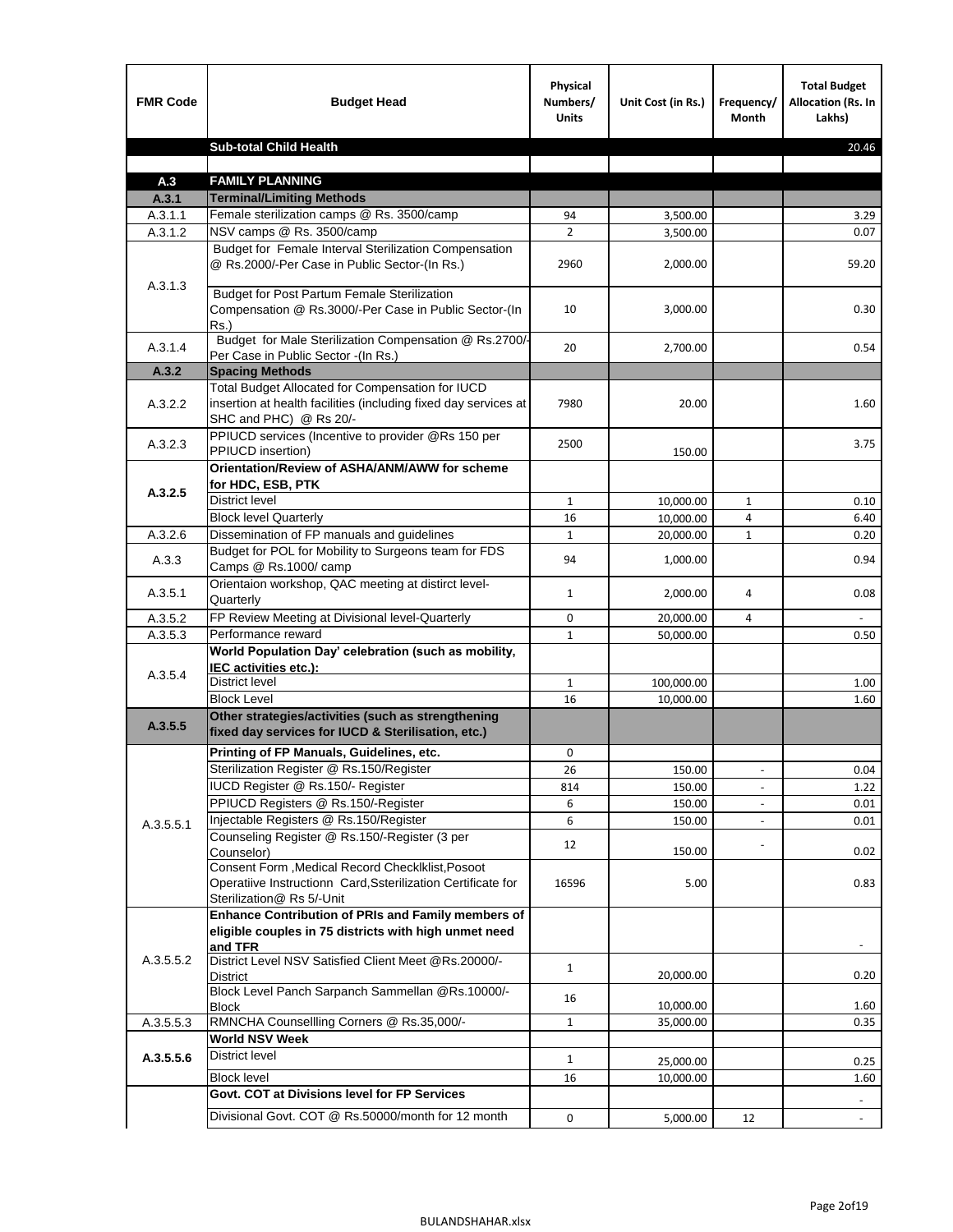| <b>FMR Code</b> | <b>Budget Head</b>                                                                                                                                                           | Physical<br>Numbers/<br><b>Units</b> | Unit Cost (in Rs.) | Frequency/<br>Month | <b>Total Budget</b><br>Allocation (Rs. In<br>Lakhs) |
|-----------------|------------------------------------------------------------------------------------------------------------------------------------------------------------------------------|--------------------------------------|--------------------|---------------------|-----------------------------------------------------|
| A.3.5.5.8       | Exra Incentive for Female Interval Sterilization in Public<br>Sector.-(20% of 80% ELA) @ Rs. 130 per case                                                                    | 592                                  | 130.00             |                     | 0.77                                                |
|                 | Extra Incentive for Male Sterilization in Public Sector-<br>(40% ELA) @ Rs. 155 per case                                                                                     | 8                                    | 155.00             |                     | 0.01                                                |
|                 | <b>Sub-total Family Planning</b>                                                                                                                                             |                                      |                    |                     | 86.47                                               |
|                 | ADOLESCENT HEALTH / RKSK (Rashtriya Kishore                                                                                                                                  |                                      |                    |                     |                                                     |
| A.4             | Swasthya Karyakram)                                                                                                                                                          |                                      |                    |                     |                                                     |
| A.4.1           | <b>Facility based services</b>                                                                                                                                               |                                      |                    |                     |                                                     |
| A.4.1.1         | Orientation meetings-HPD Districts                                                                                                                                           | $\Omega$                             | 9000               | $\mathbf{1}$        |                                                     |
|                 | Review meetings at District level-Quarterly                                                                                                                                  | $\mathbf{1}$                         | 5000               | 4                   | 0.20                                                |
| A.4.1.2         | Establishment of new clinics at DH/Medical college level                                                                                                                     | $\Omega$                             | 50,000.00          |                     |                                                     |
|                 | Operating expenses for existing clinics                                                                                                                                      | 0                                    |                    |                     |                                                     |
|                 | DH & MC level Existing AFHS clinics                                                                                                                                          | 0                                    | 600.00             | 12                  |                                                     |
| A.4.1.4         | DH & MC level AFHS clinics (New)                                                                                                                                             | 0                                    | 600.00             | 6                   | $\overline{\phantom{a}}$                            |
|                 | CHC level Existing AFHS clinics                                                                                                                                              | 0                                    | 400.00             | 12                  | $\overline{\phantom{a}}$                            |
|                 | PHC level existing AFHS clinics                                                                                                                                              | $\Omega$                             | 200.00             | 12                  | $\blacksquare$                                      |
| A.4.1.5         | Mobility support for AH counsellors at MC/DH level AH<br>Clinic at @ Rs 1000 per month for 06 month                                                                          | 0                                    | 1,000.00           | 6                   |                                                     |
|                 | Mobility support for Exsiting AH counsellors at CHC level<br>AH Clinic at @ Rs 1000 per month for 06 month                                                                   | 0                                    | 1,000.00           | 6                   |                                                     |
| A.4.5.7         | <b>WIFS Register</b>                                                                                                                                                         | 10671                                | 100.00             |                     | 10.67                                               |
| A.4.5.8         | <b>NIPI Register</b>                                                                                                                                                         | 8315                                 | 100.00             |                     | 8.32                                                |
| A.4.5.9         | <b>WIFS Reporting Formats</b>                                                                                                                                                | 177012                               | 0.50               |                     | 0.89                                                |
|                 |                                                                                                                                                                              |                                      |                    |                     |                                                     |
|                 | <b>Sub-total Adolescent Health</b>                                                                                                                                           |                                      |                    |                     | 20.07                                               |
| A.5             | <b>RBSK</b>                                                                                                                                                                  |                                      |                    |                     |                                                     |
| A.5.1           | <b>Operational Cost of RBSK (Mobility support, DEIC etc)</b>                                                                                                                 |                                      |                    |                     |                                                     |
| A.5.1.2         | Prepare detailed operational plan for RBSK across<br>districts (cost of plan/convergence/monitoring<br>meetings should be kept seperately)                                   |                                      |                    |                     |                                                     |
|                 | One meeting @ Rs. 500 per block for microplan                                                                                                                                | 15                                   | 500.00             |                     | 0.08                                                |
|                 | One orientation meeting for RBSK software                                                                                                                                    | 15                                   | 90.00              |                     | 0.01                                                |
| A.5.1.3         | Mobility support for Mobile health team                                                                                                                                      | 30                                   | 30,000.00          | 12                  | 108.00                                              |
| A.5.1.4         | Operational cost of DEIC                                                                                                                                                     |                                      |                    |                     | 0                                                   |
| A.5.1.5         | New born screening- Inborn error of metabolism (please<br>give details per unit cost of screening, number of children<br>to be screened and the delivery points Add details) |                                      |                    |                     | 0                                                   |
| A.5.1.7         | Spectacle for children                                                                                                                                                       | 1354                                 | 275.00             |                     | 3.72                                                |
| A.5.1.10        | Monitoring Meeting at District level                                                                                                                                         | $\mathbf{1}$                         | 5,000.00           | 3                   | 0.15                                                |
|                 |                                                                                                                                                                              |                                      |                    |                     |                                                     |
|                 | <b>Sub-total RBSK</b>                                                                                                                                                        |                                      |                    |                     | 111.96                                              |
|                 |                                                                                                                                                                              |                                      |                    |                     |                                                     |
| A.7             | <b>PNDT Activities</b><br><b>Support to PNDT cell</b>                                                                                                                        |                                      |                    |                     |                                                     |
|                 | Honorarium of Divisional Level Data Assistant @ Rs.                                                                                                                          | 0                                    | 18,743.00          | 12                  |                                                     |
| A.7.1           | 18743 per month for 12 months<br>Honorarium of District Level Data Assistant @<br>Rs.<br>11025 per month for 12 months                                                       | $\mathbf{1}$                         | 11,025.00          | 12                  | 1.32                                                |
|                 | Contingency at Divisional level for PCPNDT Cell                                                                                                                              | 0                                    | 10,000.00          | $\mathbf{1}$        | $\overline{\phantom{a}}$                            |
|                 | Contingency at District level for PCPNDT Cell                                                                                                                                | $\mathbf{1}$                         | 5,000.00           | $\mathbf{1}$        | 0.05                                                |
| A.7.2.2         | Visit of Divisional level Inspection Committee (Including<br>TA/DA)                                                                                                          | 0                                    | 10,000.00          | $\mathbf{1}$        |                                                     |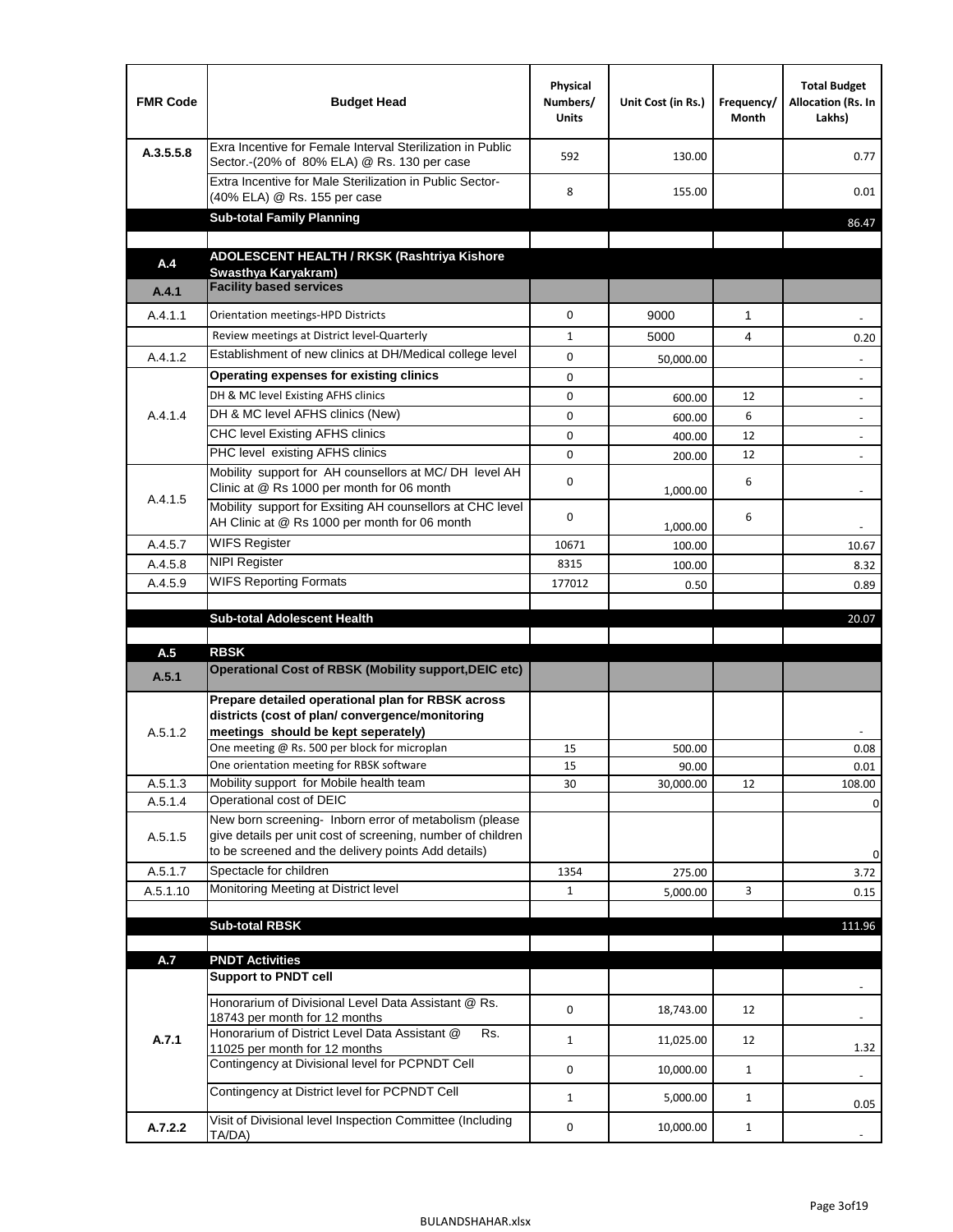| <b>FMR Code</b>      | <b>Budget Head</b>                                                                                                                              | Physical<br>Numbers/<br><b>Units</b> | Unit Cost (in Rs.)     | Frequency/<br><b>Month</b> | <b>Total Budget</b><br><b>Allocation (Rs. In</b><br>Lakhs) |
|----------------------|-------------------------------------------------------------------------------------------------------------------------------------------------|--------------------------------------|------------------------|----------------------------|------------------------------------------------------------|
| A.7.2.5              | Orientation of Member of District advisory Committee at<br><b>Divisional Level</b>                                                              | $\Omega$                             | 200,000.00             | $\mathbf{1}$               | $\overline{\phantom{m}}$                                   |
| A.7.2.9              | Capacity building of DGCS, CJM, District officers, Nodal<br>Officers, Ultrasound Owners, ASHA and AWWs<br>workshop at Districts and Block level |                                      |                        |                            |                                                            |
|                      | <b>District level</b>                                                                                                                           | $\mathbf{1}$                         | 10,000.00              | 1                          | 0.10                                                       |
|                      | <b>Block level</b>                                                                                                                              | 16                                   | 5,000.00               | $\mathbf{1}$               | 0.80                                                       |
|                      | <b>Sub-total PNDT activities</b>                                                                                                                |                                      |                        |                            | 2.27                                                       |
|                      |                                                                                                                                                 |                                      |                        |                            |                                                            |
| A.8                  | <b>Human Resources</b>                                                                                                                          |                                      |                        |                            |                                                            |
| A.8.1                | <b>Contractual Staff &amp; Services</b>                                                                                                         |                                      |                        |                            |                                                            |
| A.8.1.1<br>A.8.1.1.1 | <b>ANMs, Supervisory Nurses, LHVs</b><br><b>ANMs</b>                                                                                            |                                      |                        |                            |                                                            |
|                      | Honorarium of ANMs (New)                                                                                                                        | 0                                    |                        | 6                          |                                                            |
| A.8.1.1.1.a          | Honorarium of ANMs (Existing)                                                                                                                   | $\overline{2}$                       | 11,550.00<br>11,550.00 | 12                         | 2.77                                                       |
|                      | Honorarium of ANMs (New)                                                                                                                        | $\mathbf 0$                          | 11,550.00              | 6                          |                                                            |
| A.8.1.1.1.f          | Honorarium of ANMs (Existing)                                                                                                                   | 107                                  | 11,550.00              | 12                         | 148.30                                                     |
| A.8.1.1.2            | <b>Staff Nurses</b>                                                                                                                             |                                      |                        |                            |                                                            |
| A.8.1.1.2.a          | <b>DH</b>                                                                                                                                       |                                      |                        |                            | $\blacksquare$                                             |
|                      | Honorarium of SNs (New)                                                                                                                         | 0                                    | 19,060.00              | 6                          |                                                            |
| A.8.1.1.2.b          | Honorarium of SNs (Existing)                                                                                                                    | 81                                   | 19.060.00              | 12                         | 185.26                                                     |
|                      | <b>Staff Nurse-NRC</b>                                                                                                                          |                                      |                        |                            | $\overline{\phantom{a}}$                                   |
|                      | Old, SNs @19060/Month for 12 months                                                                                                             | 4                                    | 19,060.00              | 12                         | 9.15                                                       |
|                      | New, SNs @18150 per Month                                                                                                                       | 0                                    | 18,150.00              | 6                          |                                                            |
|                      | <b>Staff Nurse-SNCU</b>                                                                                                                         |                                      |                        |                            |                                                            |
| A.8.1.1.2.f          | Exiting Staff Nurse Honorarium @ Rs.19060/- p.m. for 12<br>months                                                                               | 6                                    | 19,060.00              | 12                         | 13.72                                                      |
|                      | New Staff Nurse Honorarium @ Rs.18150/- p.m. for 6 months                                                                                       | $\overline{2}$                       | 18,150.00              | 6                          | 2.18                                                       |
|                      | <b>Staff Nurse-NBSU</b>                                                                                                                         |                                      |                        |                            |                                                            |
|                      | Staff Nurse Honorarium @ Rs.18150/- p.m. (For 6 Months)                                                                                         | 6                                    | 18,150.00              | 12                         | 13.07                                                      |
|                      | Human Resource Pediatric Intencive Care unit (PICU)                                                                                             |                                      |                        |                            |                                                            |
| A.8.1.1.2.g          | Staff Nurses Honorarium @ Rs. 18,150 per months for 12<br>months                                                                                | 0                                    | 18,150.00              | 12                         |                                                            |
| A.8.1.2.1            | <b>Laboratory Technicians</b>                                                                                                                   |                                      |                        |                            |                                                            |
| A.8.1.2.1.a          | Honorarium of Laboratory Technician                                                                                                             |                                      |                        |                            | 19.93                                                      |
| A.8.1.3              | <b>Specialists</b>                                                                                                                              |                                      |                        |                            |                                                            |
| A.8.1.3.1.b          | Honorarium of Contractual Gynaecologists/Surgeons                                                                                               | $\mathbf{1}$                         | 80,000.00              | 12                         | 9.60                                                       |
| A.8.1.3.3            | Anesthetists                                                                                                                                    |                                      |                        |                            |                                                            |
| A.8.1.3.3.b          | Honorarium of Contractual Anesthetists<br>Specialists for CH (Pediatrician etc) in SNCU, NBSU, NRC                                              | $\mathbf{1}$                         | 80,000.00              | 12                         | 9.60                                                       |
| A.8.1.3.5            |                                                                                                                                                 |                                      |                        |                            |                                                            |
|                      | Existing @ 78650/month for 12 Months                                                                                                            | $\mathbf{1}$                         | 78,650.00              | 12                         | 9.44                                                       |
| A.8.1.3.5.d          | New Peadiatrician Honorarium @ Rs.71500/- p.m. for 6<br>months                                                                                  | $\overline{2}$                       | 71,500.00              | 6                          | 8.58                                                       |
| A.8.1.3.7            | Dental surgeons and dentists                                                                                                                    |                                      |                        |                            |                                                            |
| A.8.1.3.7.a          | Honorarium of Dental Surgen                                                                                                                     |                                      |                        |                            | 12.21                                                      |
| A.8.1.5              | <b>Medical Officers</b>                                                                                                                         |                                      |                        |                            |                                                            |
| A.8.1.5.2            | Honorarium of Medical Officers (New)                                                                                                            | 14                                   | 41,580.00              | $\overline{2}$             | 11.64                                                      |
|                      | Honorarium of Medical Officers (Existing)                                                                                                       | 0                                    | 41,580.00              | 12                         |                                                            |
|                      | MOs for SNCU/ NBSU/NRC etc                                                                                                                      |                                      |                        |                            |                                                            |
| A.8.1.5.6            | Old, MO @41580 per Month                                                                                                                        | $\mathbf{1}$                         | 41,580.00              | 12                         | 4.99                                                       |
|                      | New, Mo@39600 Per Month                                                                                                                         | 0                                    | 39,600.00              | 6                          | $\overline{\phantom{a}}$                                   |
|                      | Human Resource Pediatric Intencive Care unit (PICU)                                                                                             |                                      |                        |                            | $\frac{1}{2}$                                              |
|                      | Existing, MO Honorarium @ Rs/41580/ Month for 12 Months                                                                                         | $\mathbf 0$                          | 41,580.00              | 12                         |                                                            |
| A.8.1.5.7            | New, MO Honorarium @ Rs. 39600 / Month for 6 Months                                                                                             | 0                                    | 39,600.00              | 6                          |                                                            |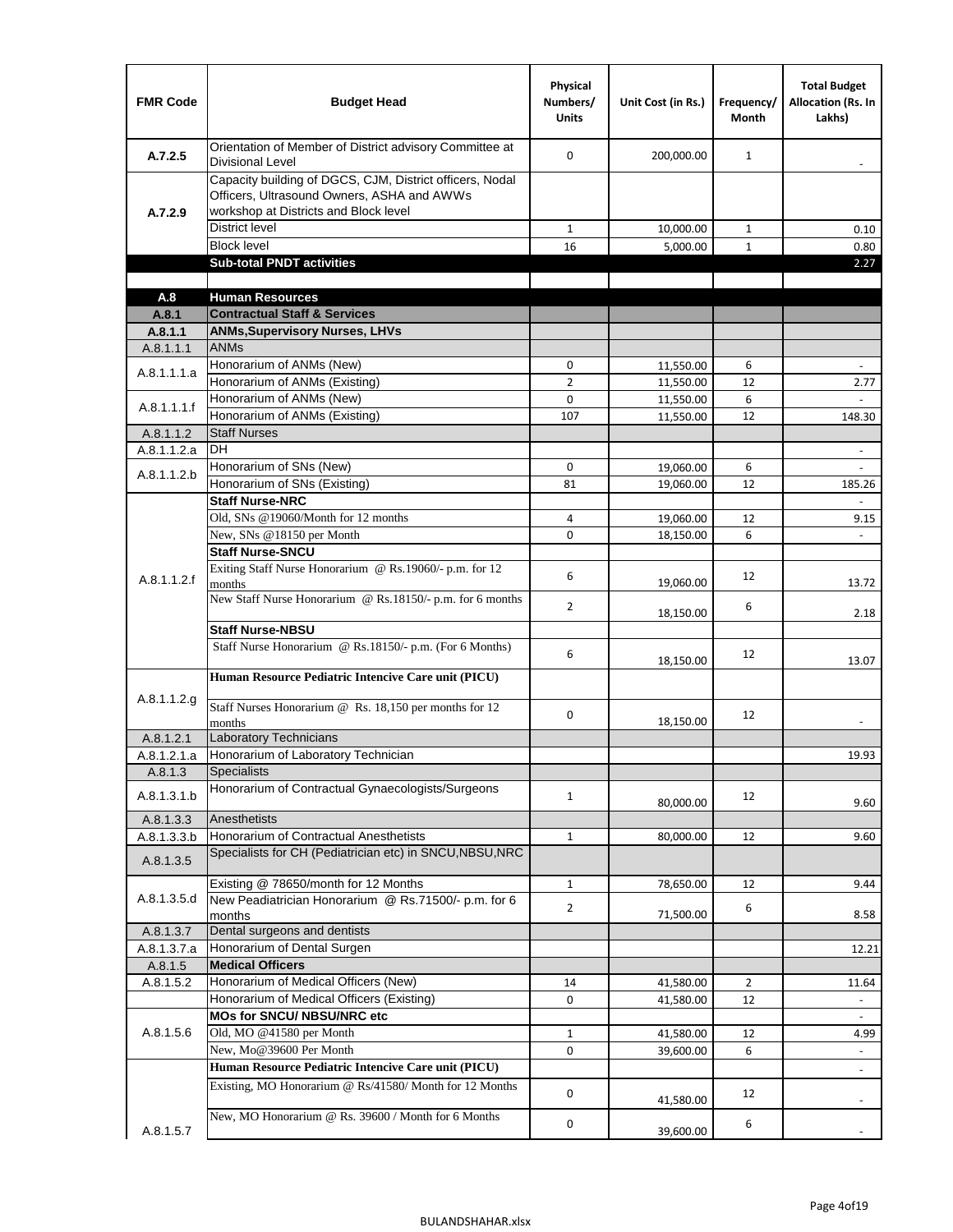| <b>FMR Code</b> | <b>Budget Head</b>                                                   | Physical<br>Numbers/<br><b>Units</b> | Unit Cost (in Rs.)     | Frequency/<br>Month | <b>Total Budget</b><br>Allocation (Rs. In<br>Lakhs)  |
|-----------------|----------------------------------------------------------------------|--------------------------------------|------------------------|---------------------|------------------------------------------------------|
|                 | Medical Officer/Training Coordinator, Honorarium at                  |                                      |                        |                     |                                                      |
|                 | <b>Medical College</b><br>Old, Trg. Coord. @41580/month for 12 Month | $\mathbf 0$                          | 41,580.00              | 12                  | $\overline{\phantom{a}}$                             |
|                 | New, Trg. Coord.@39600/month for 6 Month                             | $\Omega$                             | 39,600.00              | 6                   |                                                      |
| A.8.1.7.2       | Honorarium of X-Ray Technician for 12 months                         |                                      |                        |                     | 6.93                                                 |
| A.8.1.7.4       | RBSK teams (Exclusive mobile health team & DEIC<br>Staff)            |                                      |                        |                     |                                                      |
|                 | <b>MOs- AYUSH/MBBS</b>                                               |                                      |                        |                     |                                                      |
|                 | <b>Honoraria Existing MBBS</b>                                       | $\overline{2}$                       | 41,675.00              | 12                  | 10.00                                                |
|                 | Honoraria New MBBS                                                   | $\mathbf{1}$                         | 37,800.00              | 6                   | 2.27                                                 |
| A.8.1.7.4.1     | Honoraria - BDS                                                      | 10                                   | 40,516.00              | 12                  | 48.62                                                |
|                 | Honoraria - AYUSH (Existing)                                         | 41                                   | 27,783.00              | 12                  | 136.69                                               |
|                 | Honoraria - AYUSH recruited upto March 16                            | 6                                    | 26,460.00              | 12                  | 19.05                                                |
|                 | Honoraria - AYUSH New                                                | $\mathbf 0$                          | 25,200.00              | 6                   | $\overline{\phantom{a}}$                             |
|                 | <b>Staff Nurse</b>                                                   | $\Omega$                             |                        |                     |                                                      |
|                 | Honoraria - Staff Nurse                                              | 15                                   | 19,100.00              | 12                  | 34.38                                                |
| A.8.1.7.4.2     | <b>ANM</b><br>Honoraria - ANMs (Existing)                            |                                      |                        |                     |                                                      |
|                 | Honoraria - ANM (Recruited upto March 16)                            | 15<br>$\mathbf 0$                    | 11,576.00<br>11,025.00 | 12<br>12            | 20.84<br>÷,                                          |
|                 | Honoraria - ANM (New)                                                | 0                                    | 10,500.00              | 6                   |                                                      |
|                 | Paramedical                                                          | $\mathbf 0$                          |                        |                     | $\blacksquare$                                       |
|                 | Honoraria - Paramedical                                              | 29                                   | 13,753.00              | 12                  | 47.86                                                |
|                 | <b>Pharmacists</b>                                                   | $\mathbf 0$                          |                        |                     |                                                      |
| A.8.1.7.4.3     | Honoraria - Pharmacist (Existing)                                    | $\mathbf{1}$                         | 14,884.00              | 12                  | 1.79                                                 |
|                 | Honoraria - Pharmacist (Recruited upto March 16)                     | 0                                    | 14,175.00              | 12                  | $\blacksquare$                                       |
|                 | Honoraria - Pharmacist (New)                                         | $\mathbf 0$                          | 13,500.00              | 6                   | ÷,                                                   |
|                 | Sub Total RBSK mobile teams                                          | $\Omega$                             |                        |                     | $\overline{\phantom{a}}$                             |
| A.8.1.7.5       | <b>Others</b>                                                        |                                      |                        |                     |                                                      |
| A.8.1.7.5.1     | Honorarium of RMNCH/FP Counselors @ Rs.10760/- for                   | 4                                    | 10,760.00              | 12                  | 5.16                                                 |
|                 | 12 months<br><b>Adolescent Health counselors</b>                     |                                      |                        |                     |                                                      |
|                 | AH counselors at DH level (1st & 2nd phase)                          | 0                                    |                        | 12                  | $\overline{\phantom{a}}$<br>$\overline{\phantom{a}}$ |
| A.8.1.7.5.2     | AH counselors DH level of 3nd phase                                  | $\mathbf 0$                          | 13,891.00<br>13,230.00 | 12                  | $\overline{\phantom{a}}$                             |
|                 | AH counselors at DH/MC level (New)                                   | 0                                    | 12,600.00              | 12                  | $\blacksquare$                                       |
|                 | AH counsellors at CHC level                                          | $\mathbf 0$                          | 13,230.00              | 6                   | $\overline{\phantom{a}}$                             |
|                 | <b>Nutriionist</b>                                                   | 0                                    |                        |                     | $\overline{\phantom{a}}$                             |
| A.8.1.7.5.4     | Old, Nutrist. @17325 per Month for 12 months                         | $\mathbf{1}$                         | 17,325.00              | 12                  | 2.08                                                 |
|                 | New, Nutrist. $@16500$ per Month for 6 months                        | 0                                    | 16,500.00              | 6                   |                                                      |
|                 | <b>HR for Cold Chain</b>                                             | 0                                    |                        |                     |                                                      |
|                 | Hononarium of Cold Chain Handlers at Division level                  | 0                                    | 11,430.00              | 12                  |                                                      |
|                 | Hononarium of Cold Chain Handlers at District level                  | 1                                    | 11,430.00              | 12                  | 1.37                                                 |
|                 | Hononarium of Technician (Refeigator Machenic) at                    | 0                                    | 19,060.00              | 12                  |                                                      |
|                 | <b>Division level</b>                                                |                                      |                        |                     | $\overline{\phantom{a}}$                             |
| A.8.1.7.7       | Technician (Refeigator Machenic) at District level                   | 0                                    | 19,060.00              | 12                  | $\blacksquare$                                       |
|                 | Honararium of Vaccince Strore Keeper at Division level               | 0                                    | 25,410.00              | 12                  | $\overline{\phantom{a}}$                             |
|                 | Honararium of Vaccince Van Driver at Division level                  | 0                                    | 19,060.00              | 12                  | $\overline{\phantom{a}}$                             |
|                 | <b>HR for Blood Bank Storage/Unit</b>                                |                                      |                        |                     |                                                      |
|                 | Man Power Support at 89 Blood Banks                                  |                                      |                        |                     | 15.67                                                |
|                 | Man Power Support at 118 Blood Storage Centre                        |                                      |                        |                     | 14.40                                                |
|                 | Manpower support of 18 BCTV                                          |                                      |                        |                     | 0.00                                                 |
| A.8.1.7.8       | Staff for Training Institutes/ SIHFW/ Nursing Training               |                                      |                        |                     | 0                                                    |
|                 | Incentive/ Awards etc. to SN, ANMs etc.                              |                                      |                        |                     | $\overline{\phantom{a}}$                             |
|                 | SBA Trained ANMs at L1 SCs from 6th delivery every month             | $\mathbf 0$                          | 300.00                 |                     | $\blacksquare$                                       |
|                 | SBA Trained ANMs/SNs at APHCs/PHCs starting from 16th                | 0                                    |                        |                     |                                                      |
| A.8.1.8         | Delivery every month                                                 |                                      | 300.00                 |                     |                                                      |
|                 | SBA Trained ANMs/SNs at Non FRU CHCs/BPHCs starting from             | 0                                    |                        |                     |                                                      |
|                 | 51st Delivery every month                                            |                                      | 300.00                 |                     |                                                      |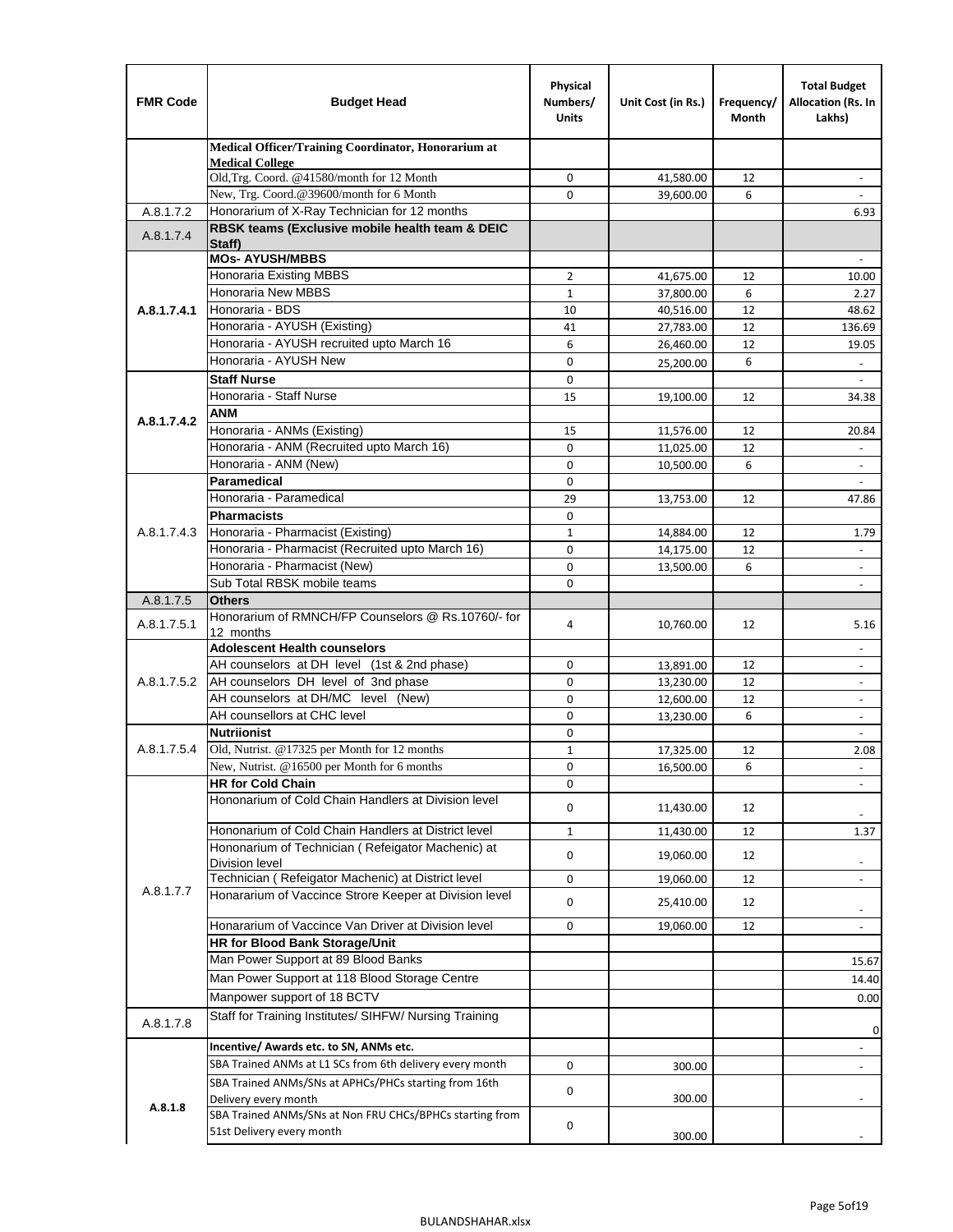| <b>FMR Code</b> | <b>Budget Head</b>                                                                                               | Physical<br>Numbers/<br><b>Units</b> | Unit Cost (in Rs.) | Frequency/<br>Month | <b>Total Budget</b><br>Allocation (Rs. In<br>Lakhs) |
|-----------------|------------------------------------------------------------------------------------------------------------------|--------------------------------------|--------------------|---------------------|-----------------------------------------------------|
|                 | Incentives for EMOC teams at below District level starting from<br>6th CS every month @Rs 3000/CS                | $\mathbf 0$                          | 3,000.00           |                     |                                                     |
| A.8.1.9         | Honorarium of Data Entry Operator at DH                                                                          |                                      |                    |                     | 3.67                                                |
| A.8.1.10        | <b>Other Incentives Schemes (Pl.Specify)</b>                                                                     |                                      |                    |                     |                                                     |
| A.8.1.10.1      | Fixed difficult area Incentive                                                                                   | $\mathbf 0$                          |                    |                     |                                                     |
|                 | FRU Operationalization for Gynae & anaesthetist                                                                  |                                      |                    |                     |                                                     |
| A.8.1.10.2      | specialist on call from govt sector for NHPDs & HPDs<br>FRU Operationalization Gynaecologists specialist on call | 100                                  | 3,000.00           |                     | 3.00                                                |
| A.8.1.10.3      | for NHPDs & HPDs                                                                                                 | 50                                   | 4,500.00           |                     | 2.25                                                |
| A.8.1.10.4      | FRU Operationalization anaesthetist specialist on call for<br><b>NHPDs &amp; HPDs</b>                            | 100                                  | 3,000.00           |                     | 3.00                                                |
| A.8.1.10.5      | Performance based Incentives to RMNCH+A Counsellors<br>in Family Planning @ Rs.50/ client                        | 300                                  | 50.00              |                     | 0.15                                                |
| A.8.1.11        | <b>Support Staff for Health Facilities</b>                                                                       |                                      |                    |                     |                                                     |
|                 | <b>HR-NRC</b>                                                                                                    |                                      |                    |                     | $\overline{\phantom{m}}$                            |
|                 | Cook                                                                                                             |                                      |                    |                     |                                                     |
|                 | Old, Cook @7500 per Month for 12 months                                                                          | $\mathbf{1}$                         | 7,500.00           | 12                  | 0.90                                                |
|                 | New, Cook @7500 per Month for 6 months                                                                           | 0                                    | 7,500.00           | 6                   | $\Box$                                              |
|                 | <b>Care Taker</b>                                                                                                |                                      |                    |                     |                                                     |
|                 | Old, Caretaker @6400 per Month for 12 months                                                                     | $\mathbf{1}$                         | 6,400.00           | 12                  | 0.77                                                |
|                 | New, Caretaker @6400 per Month for 6 months<br><b>Cleaner</b>                                                    | 0                                    | 6,400.00           | 6                   | ÷,                                                  |
|                 | Old, Cleaner @6400 per Month for 12 months                                                                       |                                      |                    |                     |                                                     |
|                 |                                                                                                                  | $\mathbf{1}$                         | 6,400.00           | 12                  | 0.77                                                |
|                 | New, Cleaner @6400 per Month for 6 months<br><b>HR-SNCU</b>                                                      | $\mathbf 0$                          | 6,400.00           | 6                   |                                                     |
| A.8.1.11.f      | Cleaner/ Ward Ayah/Security Guard                                                                                |                                      |                    |                     |                                                     |
|                 | Existing CL/WA Honorarium @ Rs. 6400/monty for 12<br>months                                                      | 3                                    | 6,400.00           | 12                  | 2.30                                                |
|                 | New CL/WA/SG Honorarium @ Rs. 6400/month for 6<br>month                                                          | 6                                    | 6,400.00           | 6                   | 2.30                                                |
|                 | <b>Data Entry Oprator</b>                                                                                        |                                      |                    |                     |                                                     |
|                 | old DEO Honorarium @ Rs.12000/- p.m. for 12 months                                                               | $\mathbf{1}$                         | 12,000.00          | 12                  | 1.44                                                |
|                 | New DEO Honorarium @ Rs.12000/- p.m. for 6 months                                                                | 0                                    | 12,000.00          | 6                   |                                                     |
|                 | Human Resource Pediatric Intencive Care unit (PICU)                                                              |                                      |                    |                     |                                                     |
|                 | Ward Aaya/Sweeper Honorarium @ Rs. 6400/Month for 6                                                              | $\mathbf 0$                          |                    | 6                   |                                                     |
|                 | months                                                                                                           |                                      | 6,400.00           |                     |                                                     |
|                 | Sub-total HR                                                                                                     |                                      |                    |                     | 848.11                                              |
| A.9             | <b>TRAINING</b>                                                                                                  |                                      |                    |                     |                                                     |
| A.9.1           | Skill lab                                                                                                        |                                      |                    |                     |                                                     |
| A.9.1.3         | Training Motivation and follow up visit                                                                          |                                      |                    |                     | 0                                                   |
| A.9.3           | <b>Maternal Health Training</b>                                                                                  |                                      |                    |                     | $\blacksquare$                                      |
| A.9.3.1.4       | Training of ANMs / LHVs in SBA                                                                                   |                                      |                    |                     | $\overline{\phantom{a}}$                            |
| A.9.3.7         | Other maternal health training (please specify)                                                                  |                                      |                    |                     |                                                     |
| A.9.3.7.1       | MDR training of District and Block level officials                                                               | 4                                    | 22,950.00          |                     | 0.92                                                |
| A.9.3.7.5       | ANM Training on new ANC guidelines and HRPs                                                                      |                                      |                    |                     |                                                     |
|                 | District level                                                                                                   | 3                                    | 29,300.00          |                     | 0.88                                                |
|                 | <b>Block Level</b>                                                                                               | 16                                   | 31,050.00          |                     | 4.97                                                |
| A.9.10          | <b>Training (Nursing)</b>                                                                                        |                                      |                    |                     | $\blacksquare$                                      |
| A.9.10.1        | Strengthening of Existing Training Institutions/Nursing School<br>excluding infrastructure and HR.               | 0                                    | 4,300,000.00       |                     |                                                     |
| A.9.10.2        | New Training Institutions/School                                                                                 | $\mathbf{1}$                         | 152,000.00         |                     | 1.52                                                |
|                 | <b>National Dewarming Day</b>                                                                                    |                                      |                    |                     |                                                     |
| A.9.11.3        | Orientaion meeting-District level                                                                                | 1                                    | 5000               | $\overline{2}$      | 0.10                                                |
|                 | Orientaion meeting-Block level                                                                                   | 16                                   | 7500               | $\overline{2}$      | 2.40                                                |
| A.9.12          | <b>RBSK training</b>                                                                                             |                                      |                    |                     |                                                     |
| A.9.12.1        | RBSK Training -Training of Mobile health team -<br>technical and managerial (5 days)                             |                                      |                    |                     | 0                                                   |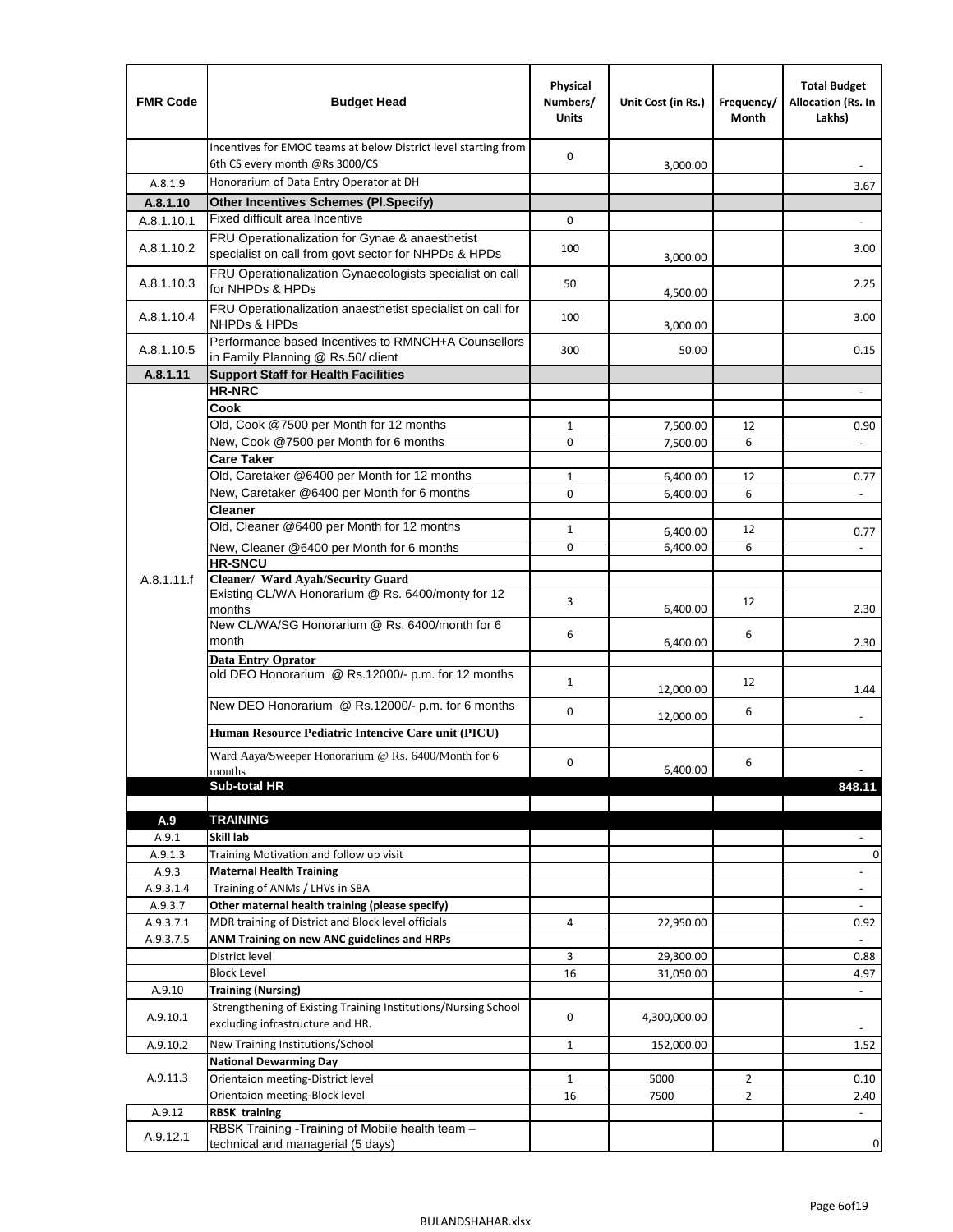| <b>FMR Code</b>      | <b>Budget Head</b>                                                                           | Physical<br>Numbers/<br><b>Units</b> | Unit Cost (in Rs.)     | Frequency/<br><b>Month</b> | <b>Total Budget</b><br>Allocation (Rs. In<br>Lakhs) |
|----------------------|----------------------------------------------------------------------------------------------|--------------------------------------|------------------------|----------------------------|-----------------------------------------------------|
|                      |                                                                                              |                                      |                        |                            |                                                     |
|                      | <b>Sub-total Training</b>                                                                    |                                      |                        |                            | 10.79                                               |
| A.10                 | <b>PROGRAMME MANAGEMENT</b>                                                                  |                                      |                        |                            |                                                     |
| A.10.2               | Contractual Staff for DPMSU recruited and in position                                        |                                      |                        |                            |                                                     |
| A.10.2.1             | District Programme Manager                                                                   | $\mathbf{1}$                         |                        | 12                         |                                                     |
| A.10.2.2             | District Accounts Manager                                                                    | 1                                    | 39,690.00              | 12                         | 4.76                                                |
| A.10.2.3             | District Data Manager                                                                        | $\mathbf{1}$                         | 32,303.00              | 12                         | 3.88                                                |
| A.10.2.4             | Consultants/ Programme Officers (Kindly Specify)                                             | $\mathbf 0$                          | 22,050.00              |                            | 2.65                                                |
|                      | Honorarium of RKSK Coordinator                                                               |                                      |                        |                            |                                                     |
| A.10.2.5             | Accountants                                                                                  | 0<br>0                               | 25,000.00              | 9                          | $\overline{\phantom{a}}$                            |
| A.10.2.6             | Data Entry Operators                                                                         | 0                                    |                        |                            | $\overline{\phantom{a}}$                            |
| A.10.2.7             | Support Staff (Kindly Specify)                                                               | $\mathbf 1$                          | 8,269.00               | 12                         | 0.99                                                |
| A.10.2.8.1           | Operational Cost for DPMU unit                                                               | $\mathbf{1}$                         | 89,250.00              | 12                         | 10.71                                               |
| A.10.2.8.5           | <b>DEIC Managers</b>                                                                         | $\mathbf{1}$                         | 33,000.00              | 10                         | 3.30                                                |
| A.10.3               | <b>Strengthening of Block PMU</b>                                                            |                                      |                        |                            |                                                     |
| A.10.3.1             | <b>Block Programme Manager</b>                                                               |                                      |                        |                            | 46.57                                               |
| A.10.3.2             | <b>Block Accounts Manager</b>                                                                |                                      | 12,128.00              | 12                         | 23.29                                               |
| A.10.3.7.1           | Operational Cost for BPMU unit                                                               | 16                                   | 15,000.00              | 12                         | 28.80                                               |
|                      | <b>Concurrent Audit system</b>                                                               |                                      |                        |                            |                                                     |
| A.10.6               | Monthly Concurrent Audit                                                                     | $\mathbf{1}$                         | 4,500.00               | 12                         | 0.54                                                |
|                      | <b>Block Spesific Work</b>                                                                   | 16                                   | 500.00                 | 12                         | 0.96                                                |
| A.10.7               | <b>Mobility Support, Field Visits</b>                                                        |                                      |                        |                            |                                                     |
| A.10.7.2<br>A.10.7.3 | DPMU/District<br><b>BPMU/Block</b>                                                           | 2<br>16                              | 30,000.00              | 12<br>12                   | 7.20                                                |
| A.10.8.1             | Vehicles for Divisional / AD office                                                          | 0                                    | 30,000.00<br>30,000.00 | 12                         | 57.60<br>$\omega$                                   |
|                      |                                                                                              |                                      |                        |                            |                                                     |
|                      | <b>Sub-total Programme Management</b>                                                        |                                      |                        |                            | 191.24                                              |
|                      |                                                                                              |                                      |                        |                            |                                                     |
|                      | Total of RMNCH+A                                                                             |                                      |                        |                            | 2,821.33                                            |
|                      |                                                                                              |                                      |                        |                            |                                                     |
| в                    | Additionalities under NRHM (Mission Flexible Pool)                                           |                                      |                        |                            |                                                     |
| <b>B1</b>            | <b>ASHA</b>                                                                                  |                                      |                        |                            |                                                     |
| B1.1.1.3             | <b>Supplementary training for ASHAs</b>                                                      |                                      |                        |                            |                                                     |
| B1.1.1.3.1           | TOT of ASHA Trainer- I round (at RHFWTC)                                                     |                                      |                        |                            |                                                     |
|                      | Batch cost+Equipment+Module+ Monitoring Visit                                                |                                      |                        |                            |                                                     |
| B1.1.1.3.2           | TOT of ASHA Trainers -II Round (at RHFWTC)                                                   |                                      |                        |                            |                                                     |
| B1.1.1.4             | Post training support and supervision                                                        |                                      |                        |                            | $\omega$                                            |
|                      | Supervision costs by ASHA facilitators<br>(12 months)                                        |                                      |                        |                            | 69.00                                               |
| B1.1.1.4.1           | Supervision costs by ASHA facilitators<br>(6 months)                                         |                                      |                        |                            |                                                     |
|                      |                                                                                              |                                      |                        |                            |                                                     |
| B1.1.1.4.2           | Monthly review Meeting of ASHA Sangini with BCPM                                             |                                      |                        |                            | 2.07                                                |
| B1.1.3               | Performance Incentive/Other Incentive to ASHAs (if                                           |                                      |                        |                            |                                                     |
| B1.1.3.1             | any)<br><b>ASHA incentives under Maternal Health</b>                                         |                                      |                        |                            |                                                     |
| B1.1.3.1.2           | Maternal Death Audit Information                                                             | 169                                  | 200.00                 |                            | 0.34                                                |
| B1.1.3.2             | Incentive to ASHA under Child Health                                                         |                                      |                        |                            | $\omega$                                            |
| B1.1.3.2.1           | Incentive for Home Based Newborn Care programme                                              | 74250                                | 250.00                 |                            | 185.63                                              |
| B1.1.3.2.4           | Incentive for referral of SAM cases to NRC @ Rs.50/Case                                      | 240                                  | 50.00                  |                            | 0.12                                                |
| B1.1.3.2.5           | Incentive for follow up of discharge of SAM children from<br>NRCs @ Rs. 100/ for 4 Follow up | 240                                  | 100.00                 |                            | 0.24                                                |
| B1.1.3.3             | ASHA Incentives under family planning (ESB/ PPIUCD/<br>Others)                               |                                      |                        |                            |                                                     |
| B1.1.3.3.1           | ASHA PPIUCD incentive for accompanying the client for<br>PPIUCD insertion                    | 2500                                 | 150.00                 |                            | 3.75                                                |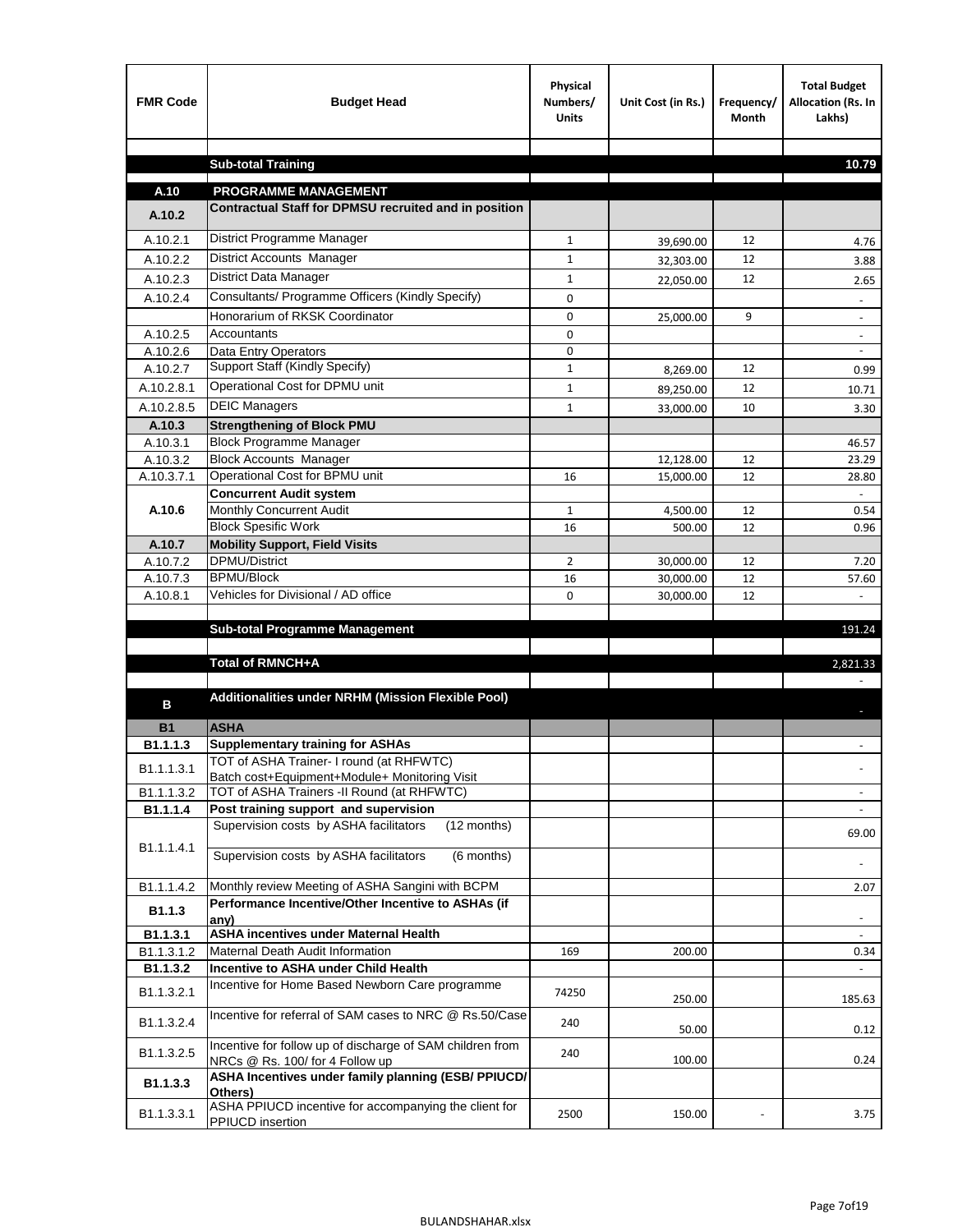| <b>FMR Code</b>            | <b>Budget Head</b>                                                                                                                                                    | Physical<br>Numbers/<br><b>Units</b> | Unit Cost (in Rs.)     | Frequency/<br>Month | <b>Total Budget</b><br><b>Allocation (Rs. In</b><br>Lakhs) |
|----------------------------|-----------------------------------------------------------------------------------------------------------------------------------------------------------------------|--------------------------------------|------------------------|---------------------|------------------------------------------------------------|
|                            | ASHA incentive under ESB scheme for promoting<br>spacing of births @ 500/- per ASHA/client                                                                            | 1780                                 | 500.00                 |                     | 8.90                                                       |
| B <sub>1.1</sub> , 3, 3, 2 | Spacing for 2 years after marriage @ 500/- per<br>ASHA/client                                                                                                         | 1798                                 | 500.00                 |                     | 8.99                                                       |
| B1.1.3.3.3                 | ASHA Incentive under ESB scheme for promoting<br>adoption of limiting method upto two children @ Rs. 1000<br>per client                                               | 2092                                 | 1,000.00               |                     | 20.92                                                      |
| B1.1.3.6                   | <b>ASHA Incentives (other)</b>                                                                                                                                        |                                      |                        |                     |                                                            |
| B <sub>1.1</sub> , 3, 5, 3 | ASHA incentive for NDD for 2 round                                                                                                                                    | 2291                                 | 100.00                 | $\overline{2}$      | 4.58                                                       |
| B <sub>1.1</sub> .3.6.1    | Amount to be released for 12 months for Routine<br>activities (4 month incentive for ASHAs those are yet to<br>be placed)                                             |                                      |                        |                     | 260.20                                                     |
| B1.1.3.6.4                 | Incentive to ASHA Facilitator (12 Months)                                                                                                                             |                                      |                        |                     | 4.14                                                       |
| B <sub>1.1</sub> .3.6.5    | Reimbursement of travel expenses for accompanying a<br>woman to facility for surgical abortion (MVA/EVA) @<br>Rs.150/-per case                                        | 400                                  | 150.00                 |                     | 0.60                                                       |
| B <sub>1.1</sub> .3.6.6    | Reimbursement of travel expenses for accompanying a<br>woman to facility for medical abortion (MMA) @ Rs.225/-<br>per case                                            | 400                                  | 225.00                 |                     | 0.90                                                       |
| B1.1.3.6.9                 | ASHA Torch (NO. of ASHA +AF) @ Rs. 262.20                                                                                                                             |                                      |                        |                     | 6.31                                                       |
| B1.1.3.7                   | Other (support provisions to ASHA such as uniform,<br>diary, ASHA Ghar etc)                                                                                           |                                      |                        |                     |                                                            |
| B <sub>1.1</sub> .3.7.2    | ASHA Payment Voucher, Payment Register and VHIR<br>1.@ Rs. 25/ASHA, 2.@Rs.50/AF, 3.@Rs.150/block for<br>ASHa master payment register,<br>4. @Rs.174.5/ASHA/B1.1.3.7.2 |                                      |                        |                     | 4.65                                                       |
| B <sub>1.1</sub> , 3.7.4   | ASHA SAREE (TA/DA for Attending monthly meeting) No.<br>of ASHA+AF @ Rs.450                                                                                           |                                      |                        |                     | 10.83                                                      |
| B <sub>1.1</sub> .5.1      | Honorarium of Regional Coordinator                                                                                                                                    |                                      |                        |                     |                                                            |
| B <sub>1.1.5.2</sub>       | Honararium of District Community Process Manager                                                                                                                      | $\mathbf{1}$                         | 32,303.00              | 12                  | 3.88                                                       |
| B1.1.5.3                   | Honararium of Block Community Process Manager                                                                                                                         | 16                                   | 12,000.00              | 12                  | 23.04                                                      |
|                            | Mobility cost for ARC/AMG                                                                                                                                             |                                      |                        |                     |                                                            |
| B <sub>1.1.5.4</sub>       | AMG cost                                                                                                                                                              | $\mathbf{1}$                         | 10,000.00              | 1                   | 0.10                                                       |
|                            | Quarterly BCPM meeting at Divisional Head Quarter @<br>rs. 500/BCPM/qtr.                                                                                              |                                      |                        |                     |                                                            |
|                            |                                                                                                                                                                       |                                      |                        |                     |                                                            |
|                            | <b>Sub Total of ASHA</b>                                                                                                                                              |                                      |                        |                     | 619.17894                                                  |
|                            |                                                                                                                                                                       |                                      |                        |                     |                                                            |
| B.2<br>B <sub>2.3</sub>    | <b>Untied Fund</b><br><b>CHCs</b>                                                                                                                                     |                                      |                        |                     | 45.00                                                      |
| B <sub>2.4</sub>           | PHCs                                                                                                                                                                  |                                      |                        |                     | 48.13                                                      |
|                            | <b>Sub Total of Untied Fund</b>                                                                                                                                       |                                      |                        |                     | 93.125                                                     |
|                            |                                                                                                                                                                       |                                      |                        |                     |                                                            |
| <b>B9</b>                  | <b>Mainstreaming of AYUSH</b>                                                                                                                                         |                                      |                        |                     |                                                            |
| B.9.1<br>B.9.1.1           | Medical Officers at CHCs/ PHCs (Only AYUSH)<br><b>DH</b>                                                                                                              | 3                                    |                        | 12                  | 10.48                                                      |
| B.9.1.2                    | <b>FRUs</b>                                                                                                                                                           | $\mathbf{1}$                         | 29,106.00<br>29,106.00 | 12                  | 3.49                                                       |
| B.9.1.3                    | Non FRU SDH/ CHC                                                                                                                                                      | 17                                   | 29,106.00              | 12                  | 59.38                                                      |
| B.9.1.4                    | 24 X 7 PHC                                                                                                                                                            | 7                                    | 29,106.00              | 12                  | 24.45                                                      |
| B.9.1.5                    | Non-24 X 7 PHCs/ APHCs                                                                                                                                                | 10                                   | 29,106.00              | 12                  | 34.93                                                      |
| B.9.2                      | Other Staff Nurses and Supervisory Nurses/ AYUSH<br>pharmacists (Only AYUSH)                                                                                          |                                      |                        |                     |                                                            |
| B.9.2.1                    | DH                                                                                                                                                                    | $\mathbf{1}$                         | 10,914.75              | 12                  | 1.31                                                       |
| B.9.2.2                    | <b>FRUs</b>                                                                                                                                                           | 0                                    | 10,914.75              | 12                  |                                                            |
| B.9.2.3                    | Non FRU SDH/ CHC                                                                                                                                                      | 5                                    | 10,914.75              | 12                  | 6.55                                                       |
| B.9.2.4                    | 24 X 7 PHC                                                                                                                                                            | $\overline{2}$                       | 10,914.75              | 12                  | 2.62                                                       |
| B.9.2.5                    | Non-24 X 7 PHCs                                                                                                                                                       | $\overline{a}$                       |                        | 12                  |                                                            |
|                            |                                                                                                                                                                       |                                      | 10,914.75              |                     | 5.24                                                       |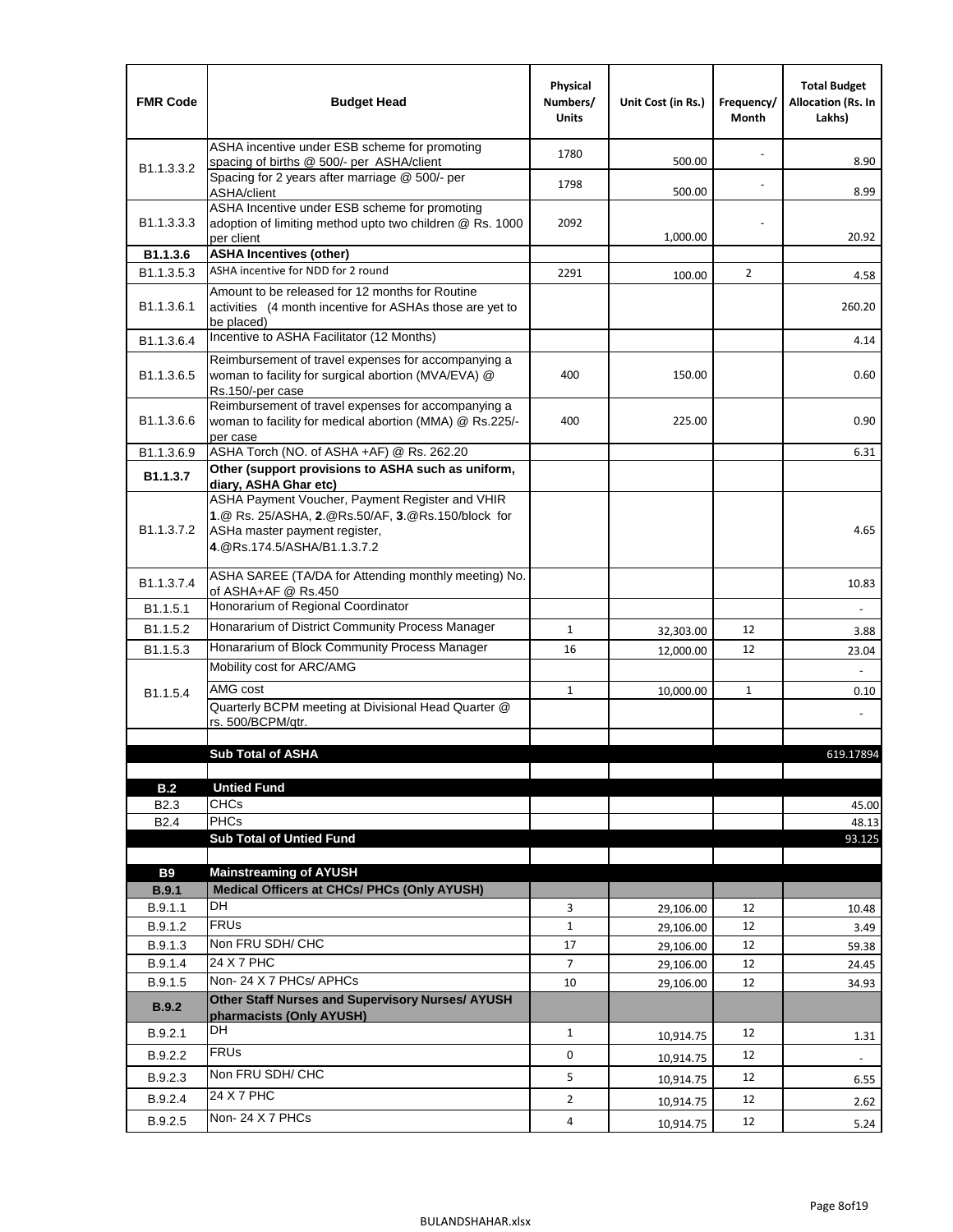| <b>FMR Code</b>   | <b>Budget Head</b>                                                                              | Physical<br>Numbers/<br><b>Units</b> | Unit Cost (in Rs.)     | Frequency/<br>Month | <b>Total Budget</b><br>Allocation (Rs. In<br>Lakhs) |
|-------------------|-------------------------------------------------------------------------------------------------|--------------------------------------|------------------------|---------------------|-----------------------------------------------------|
|                   | Panchkarma Unit Lokbabdhu Rajnarayna Joint<br><b>Hospital, Lucknow</b>                          |                                      |                        |                     |                                                     |
| B.9.2.6           | Honararium of Panchkarma Technician (1Male and 1<br>Female)                                     | 0                                    | 10,000.00              | 12                  |                                                     |
|                   | Honorarium of Panchkarma Attendent                                                              | 0                                    | 8,000.00               | 12                  |                                                     |
|                   | Lumpsum amount for Sweeper (Safai Karmi)                                                        |                                      |                        |                     | 0                                                   |
| <b>B9.3</b>       | <b>Other Activities (Excluding HR)</b>                                                          |                                      |                        |                     |                                                     |
| B9.3.1            | Contingency AYUSH wings                                                                         | $\mathbf{1}$                         | 20,000.00              |                     | 0.20                                                |
| B9.3.3            | Establishment of Panchkarma Unit                                                                |                                      |                        |                     | $\mathbf 0$                                         |
| B9.3.4            | Construction of AYUSH Wing                                                                      | 0                                    | 3,000,000.00           |                     |                                                     |
|                   |                                                                                                 |                                      |                        |                     |                                                     |
|                   | Sub Total of Mainstreaming of AYUSH                                                             |                                      |                        |                     | 148.64                                              |
|                   |                                                                                                 |                                      |                        |                     |                                                     |
| <b>B10</b>        | <b>IEC-BCC NRHM</b>                                                                             |                                      |                        |                     |                                                     |
|                   | <b>Girls Child Day</b>                                                                          |                                      |                        |                     |                                                     |
| B.10.3.5          | <b>Division level</b><br><b>Block level</b>                                                     | 0<br>16                              | 50,000.00<br>10,000.00 | 1<br>$\mathbf{1}$   | 1.60                                                |
| <b>B.10.7</b>     | Priniting activities (please specify)                                                           |                                      |                        |                     |                                                     |
|                   | SM booklet @Rs 20.00 for all ANCs                                                               | 112035                               | 20.00                  |                     | 22.41                                               |
| B.10.7.1          | MCP card @ Rs 10 for all ANCs                                                                   | 112035                               | 10.00                  |                     | 11.20                                               |
| <b>B.10.7.4</b>   | <b>Other printing</b>                                                                           |                                      |                        |                     |                                                     |
| B.10.7.4.1        | <b>IEC-BCC Material for NDD</b>                                                                 |                                      |                        |                     |                                                     |
|                   | IEC material, poster, banner @ Rs. 14000 per block for 2<br>round                               | 16                                   | 14000                  | $\overline{2}$      | 4.48                                                |
|                   | Teaching and community hand bills/pumphlets and check<br>list @ Rs. 14000 per block for 2 round | 16                                   | 14000                  | $\overline{2}$      | 4.48                                                |
|                   | 5 Fipchart per block @ Rs. 200 per Flip chart( one time)                                        | 80                                   | 200                    | $\mathbf{1}$        | 0.16                                                |
|                   | AWW and Teacher hand out @ Rs. 7 each for 2 round                                               | 6580                                 | $\overline{7}$         | 2                   | 0.92                                                |
|                   | ASHA hand out @ Rs. 2 each for 2 round                                                          | 2291                                 | $\overline{2}$         | 2                   | 0.09                                                |
|                   | <b>AFHC cards</b>                                                                               |                                      |                        |                     |                                                     |
|                   | For DH & MC level Existing AFHS clinics                                                         | 0                                    | 0.50                   | 2000                | $\overline{\phantom{a}}$                            |
| <b>B.10.7.4.2</b> | For CHC level Existing AFHS clinics                                                             | 0                                    | 0.50                   | 2000                | $\overline{\phantom{a}}$                            |
|                   | For PHC level existing AFHS clinics                                                             | 0                                    | 0.50                   | 2000                | $\bar{a}$                                           |
|                   | AFHC Register (3 register per clinic)<br>Printing of RBSK card and registers                    | 0<br>0                               | 150.00                 | $\mathbf{1}$        | $\blacksquare$                                      |
|                   | MHT Register for AWC                                                                            | 754                                  | 100.00                 | $\mathbf{1}$        | 0.75                                                |
|                   | MHT Register for School                                                                         |                                      |                        |                     |                                                     |
|                   | (Class-1 to 12)                                                                                 | 332                                  | 100.00                 | $\mathbf{1}$        | 0.33                                                |
| B.10.7.4.3        | RBSK Format (microplan, reporting) @ Rs. 3000/ per                                              | 15                                   |                        | $\mathbf{1}$        |                                                     |
|                   | block<br>RBSK card for children of AWC and School                                               |                                      | 3,000.00               |                     | 0.45                                                |
|                   | AWC (Twice in year)                                                                             | 376992                               | 1.20                   |                     | 4.52                                                |
|                   | School (Class 1 to 12)                                                                          | 165993                               | 0.75                   |                     | 1.24                                                |
|                   |                                                                                                 |                                      |                        |                     |                                                     |
|                   | <b>Sub Total IEC</b>                                                                            |                                      |                        |                     | 52.65                                               |
|                   |                                                                                                 |                                      |                        |                     |                                                     |
| <b>B.11</b>       |                                                                                                 |                                      |                        |                     |                                                     |
| B.11.2.5          | Recurring support of 18 BCTV                                                                    |                                      |                        |                     | 0                                                   |
| <b>B14</b>        | Innovations (if any)                                                                            |                                      |                        |                     |                                                     |
| B14.6             | Religious and Community Leaders Meet @ Rs.<br>10000/District/meeting                            | $\mathbf{1}$                         | 10,000.00              |                     | 0.10                                                |
|                   | Rogi Sahayata Kendra @ Rs. 664200 including 5%                                                  |                                      |                        |                     |                                                     |
| B14.11            | increment in HR cost                                                                            |                                      |                        |                     |                                                     |
| B14.12            | AAA Platform - Monitoring & Microplanning meeting for<br>frontline workers                      |                                      |                        |                     |                                                     |
|                   | Nurse Mentor Programme and Establishment of Mini<br><b>Skill Lab</b>                            |                                      |                        |                     |                                                     |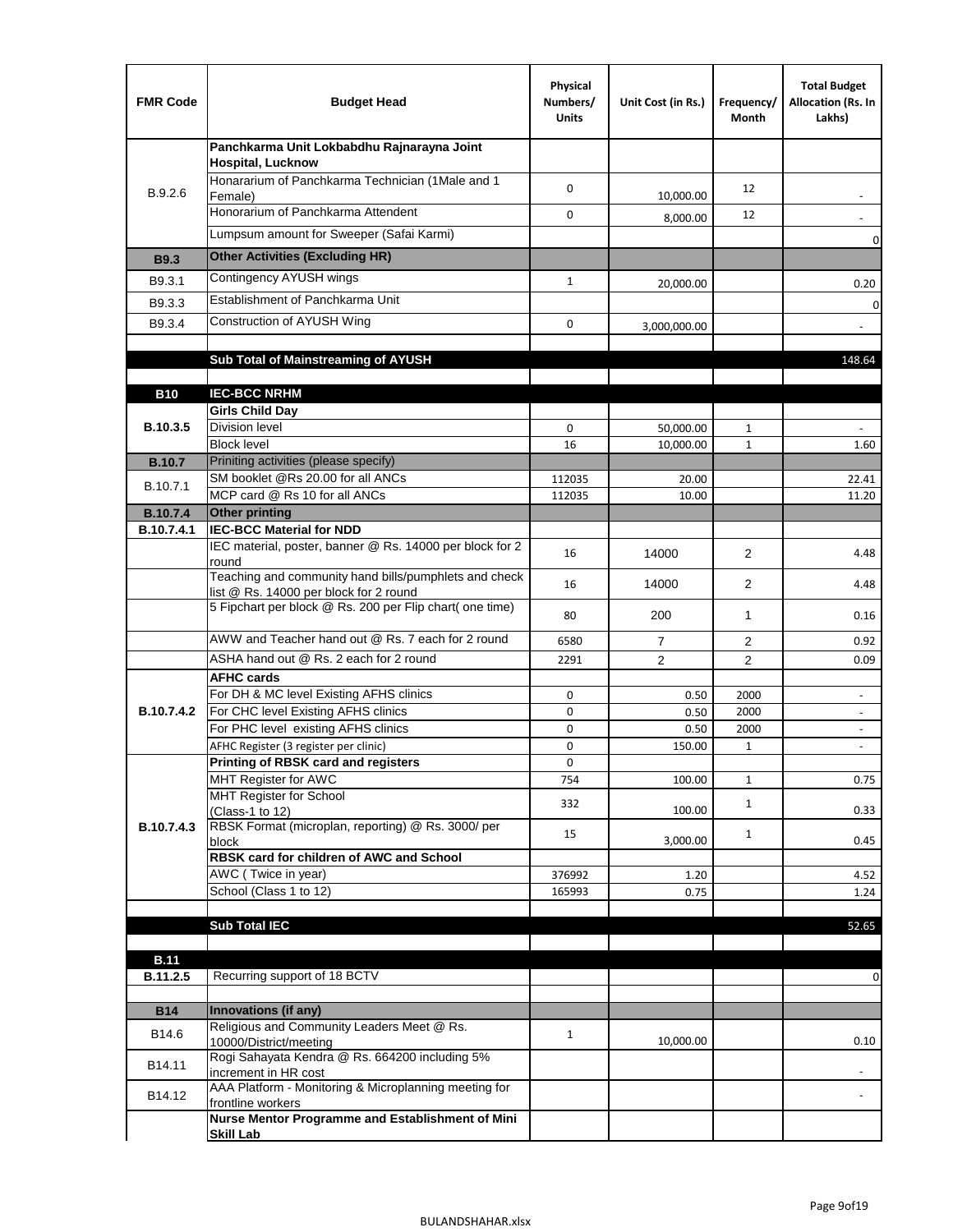| <b>FMR Code</b> | <b>Budget Head</b>                                                                              | Physical<br>Numbers/<br><b>Units</b> | Unit Cost (in Rs.) | Frequency/<br><b>Month</b> | <b>Total Budget</b><br>Allocation (Rs. In<br>Lakhs) |
|-----------------|-------------------------------------------------------------------------------------------------|--------------------------------------|--------------------|----------------------------|-----------------------------------------------------|
| B14.19          | Honoraium of Naurse Mentor (Existing)                                                           | 0                                    | 38,588.00          | 12                         | $\sim$                                              |
|                 | Honoraium of Naurse Mentor for 12 montys (New)                                                  | 0                                    | 36,750.00          | 12                         |                                                     |
|                 | Honoraium of Naurse Mentor fro 10 months (New)                                                  | 0                                    | 36,750.00          | 10                         | $\overline{\phantom{a}}$                            |
| B14.22          | Training Strategy for Village Health and Nutrition Days<br>(VHNDs)                              |                                      |                    |                            | 10.54                                               |
|                 | Free Transport Facilities to PLHIV(People Living with                                           |                                      |                    |                            |                                                     |
| B14.25          | <b>HIV)</b> for treatment                                                                       |                                      |                    |                            |                                                     |
|                 | On ART cost                                                                                     |                                      |                    |                            |                                                     |
|                 | PRE ART Cost                                                                                    |                                      |                    |                            |                                                     |
|                 | <b>KAYAKALP' Award Scheme</b>                                                                   |                                      |                    |                            |                                                     |
|                 | Training for Swachha Bharat Abhiyan                                                             |                                      |                    |                            |                                                     |
|                 | Awareness cum Internal Assessors Training Workshop @                                            |                                      |                    |                            |                                                     |
|                 | Rs. 33000/Disitrict                                                                             |                                      |                    |                            | 0.33                                                |
|                 | District level Hospital Rs. 20000/District                                                      |                                      |                    |                            | 0.20                                                |
|                 | <b>CHC</b> level                                                                                | $\overline{2}$                       | 15,000.00          |                            | 0.30                                                |
|                 | PHC level                                                                                       | 6                                    | 6,000.00           |                            | 0.36                                                |
| B14.29          | <b>Internal Assessment</b>                                                                      |                                      |                    |                            |                                                     |
|                 | District level Hospital (Quarterly)                                                             | 4                                    | 2,000.00           | 4                          | 0.32                                                |
|                 | CHC level (Quarterly)                                                                           | $\overline{2}$                       | 1,000.00           | 4                          | 0.08                                                |
|                 | PHC level (Quarterly)                                                                           | 6                                    | 500.00             | 4                          | 0.12                                                |
|                 | <b>Peer Assessment</b>                                                                          |                                      |                    |                            |                                                     |
|                 | <b>District level Hospital</b>                                                                  | 4                                    | 25,000.00          |                            | 1.00                                                |
|                 | <b>CHC</b> level                                                                                | $\overline{2}$                       | 10,000.00          |                            | 0.20                                                |
|                 | PHC level                                                                                       | 6                                    | 5,000.00           |                            | 0.30                                                |
|                 | <b>Matritwa Saptah</b>                                                                          |                                      |                    |                            |                                                     |
|                 | District level activities @Rs 50000                                                             | $\mathbf{1}$                         | 50,000.00          |                            | 0.50                                                |
|                 | Mobility support @ Rs 17600/block                                                               | 16                                   | 17,600.00          |                            | 2.82                                                |
| B14.33          | Printing of formats, reports and HRP register @ 50/ANM                                          | 401                                  | 50.00              |                            | 0.20                                                |
|                 | <b>IEC Support</b>                                                                              |                                      |                    |                            |                                                     |
|                 | District level                                                                                  | $\mathbf{1}$                         | 2,500.00           |                            | 0.03                                                |
|                 | <b>Block Level</b>                                                                              | 16                                   | 25,000.00          |                            | 4.00                                                |
|                 | hoarding 5/dist & 1/FRU & 1/block @ Rs. 2000/-                                                  | 26                                   | 2,000.00           |                            | 0.52                                                |
|                 | <b>Gestational Diabetes Mallitius Pilot - 18 districts</b>                                      |                                      |                    |                            |                                                     |
|                 | Glucometer @ 1 /ANM+2/Block+2 additional                                                        | 0                                    | 3.000.00           |                            | $\overline{\phantom{a}}$                            |
| B14.34          | Procurement of Glucose 75mg, (2*all ANCs+24*5%GDMs)                                             | $\mathbf 0$                          | 25.00              |                            |                                                     |
|                 | Insulin 9 vials *5% ANCs                                                                        | 0                                    | 50.00              |                            | $\blacksquare$                                      |
|                 | with syringe (900 units/+18 syringes)                                                           | 0                                    | 20.00              |                            |                                                     |
|                 | <b>Misoprost Distribution for Home Deliveries</b>                                               |                                      |                    |                            |                                                     |
|                 | Printing of registers @ Rs50.00 each                                                            |                                      |                    |                            | $\overline{\phantom{a}}$                            |
|                 | Budget for Tab Mesoprostol procurement in Lakh                                                  |                                      |                    |                            | $\blacksquare$                                      |
| B14.35          | ASHA Incentive @ Rs.100.00 each case in Lakh                                                    |                                      |                    |                            | $\overline{\phantom{a}}$                            |
|                 | Block level ANM/ ASHAs training @ 23650/ in Lakh                                                |                                      |                    |                            | $\blacksquare$                                      |
|                 | District Orientation meeting @Rs 20000, in Lakh                                                 |                                      |                    |                            |                                                     |
|                 | <b>Sub Total Innovation</b>                                                                     |                                      |                    |                            | 21.92                                               |
| <b>B15</b>      | <b>Planning, Implementation and Monitoring</b>                                                  |                                      |                    |                            |                                                     |
| <b>B15.2</b>    | <b>Quality Assurance</b>                                                                        |                                      |                    |                            |                                                     |
| B15.2.2         | <b>Division Level Human Resource</b>                                                            | 0                                    |                    |                            |                                                     |
|                 | Honorarium of Existing Divisonal Consultant -Quality @<br>Rs. 45000/month for 10 months         | $\mathbf 0$                          | 45,000.00          | 10                         |                                                     |
|                 | Honorarium of Vacant Divisonal Consultant -Quality @                                            | $\mathbf 0$                          | 45,000.00          | $\overline{2}$             |                                                     |
|                 | Rs. 45000/month for 2 months<br>Honararium of Existing Divisonal Consultant - Public            | $\mathbf 0$                          | 45,000.00          | $\overline{2}$             |                                                     |
|                 | Health @ Rs.45000/PM for 10 Months<br>Honararium of Vacant Divisonal Consultant - Public Health | $\mathbf 0$                          | 45,000.00          | 10                         |                                                     |
|                 | @ Rs.45000/PM for 2 Months<br>Data Entry Operator @Rs 12000/PM for 2 Month ("New                | 0                                    | 12,000.00          | $\overline{2}$             |                                                     |
|                 | Position)<br><b>District Level Human Resource</b>                                               |                                      |                    |                            |                                                     |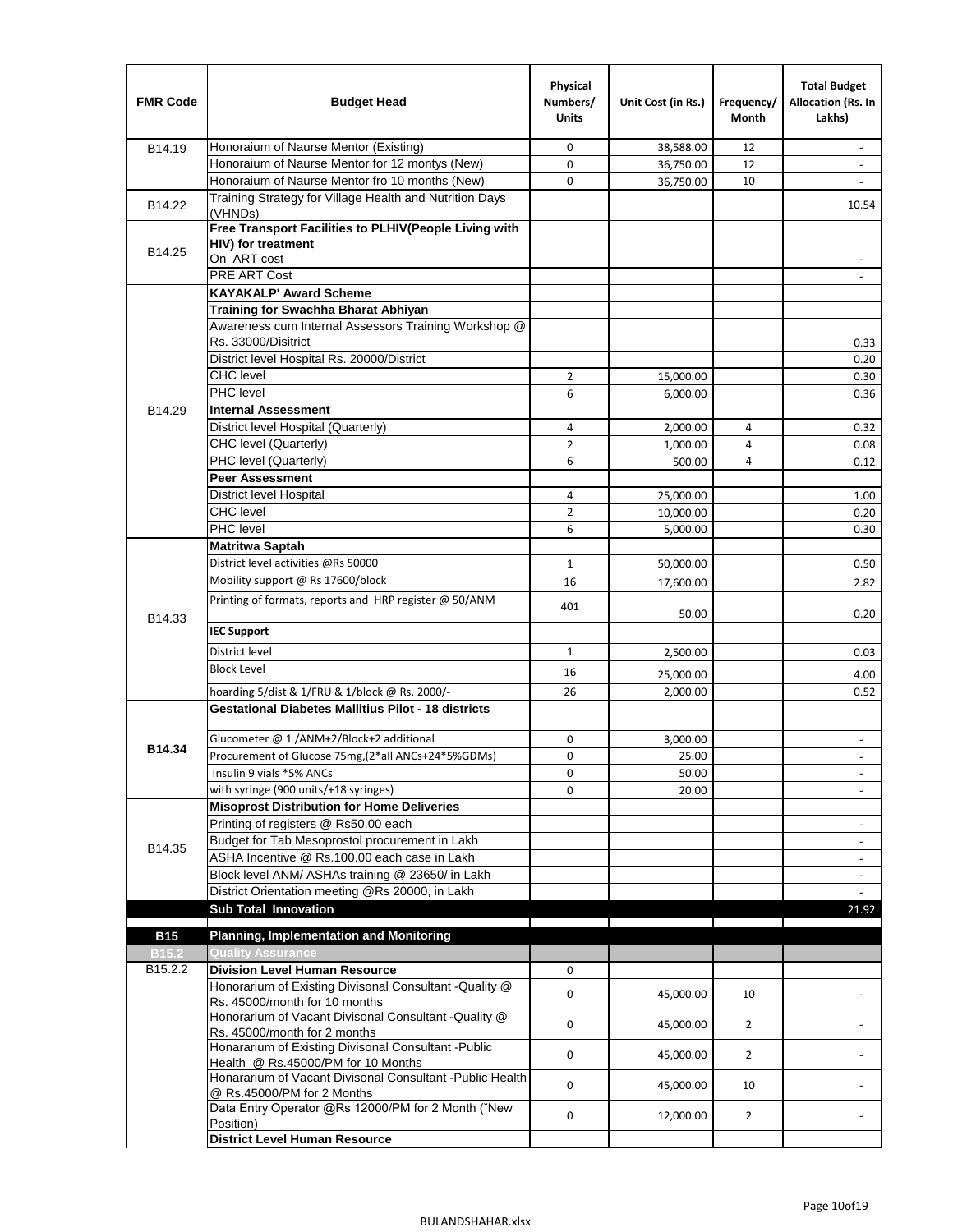| <b>FMR Code</b>         | <b>Budget Head</b>                                                                                | Physical<br>Numbers/<br><b>Units</b> | Unit Cost (in Rs.) | Frequency/<br><b>Month</b> | <b>Total Budget</b><br>Allocation (Rs. In<br>Lakhs) |
|-------------------------|---------------------------------------------------------------------------------------------------|--------------------------------------|--------------------|----------------------------|-----------------------------------------------------|
|                         | Honorarium of Existing District Consultant -Quality @ Rs.<br>40000/month for 10 months            | $\mathbf 0$                          | 40,000.00          | 10                         |                                                     |
|                         | Honorarium of Vacant District Consultant -Quality @ Rs.<br>40000/month for 2 months               | $\mathbf{1}$                         | 40,000.00          | $\overline{2}$             | 0.80                                                |
|                         | Honararium of Existing Hospital Quality Manager @<br>Rs.35000/PM for 10 Months                    | 0                                    | 35,000.00          | 10                         |                                                     |
|                         | Honararium of Vacant Hospital Quality Manager @<br>Rs.35000/PM for 2 Months                       | $\mathbf{1}$                         | 35,000.00          | $\overline{2}$             | 0.70                                                |
|                         | Data Entry Operator @ Rs 12000/PM for 2 Month ("New<br>Position)                                  | $\mathbf{1}$                         | 12,000.00          | $\overline{2}$             | 0.24                                                |
| B15.2.4                 | <b>Review meetings</b>                                                                            |                                      |                    |                            |                                                     |
| B <sub>15.2</sub> .4.2  | Division                                                                                          | 0                                    | 5,000.00           |                            |                                                     |
|                         | <b>District</b>                                                                                   | $\overline{2}$                       | 2,000.00           |                            | 0.04                                                |
| B15.2.5.2               | Monitoring and Supportive Supervision Visits-Divisional<br>QUA (10 visits per month) for 6 months | $\mathbf 0$                          | 1,800.00           |                            |                                                     |
|                         | Monitoring and Supportive Supervision Visits-District<br>QUA (10 visits per month) for 6 months   | 60                                   | 1,200.00           |                            | 0.72                                                |
|                         | <b>Office Equipments-District &amp; Division</b>                                                  |                                      |                    |                            |                                                     |
|                         | <b>Division Level</b>                                                                             |                                      |                    |                            |                                                     |
|                         | Office Equipment @ Rs.3.5 Lac/Division                                                            |                                      |                    |                            | $\sim$                                              |
| B15.2.5.5               | Operational cost @ Rs.17000/-PM for 10 Month                                                      |                                      |                    |                            | $\pmb{0}$                                           |
|                         | <b>District Level</b>                                                                             |                                      |                    |                            |                                                     |
|                         | Office Equipment @ Rs.3.5 Lac/District                                                            | 0                                    | 350,000.00         | $\mathbf{1}$               | $\blacksquare$                                      |
| B15.2.5.6               | Operational cost @ Rs.14000/-PM for 10 Month<br><b>Operational Cost for District Hospitals</b>    | $1\,$                                | 14,000.00          | 10                         | 1.40<br>$\mathbf{r}$                                |
|                         |                                                                                                   | 0                                    | 2,000.00           |                            |                                                     |
|                         | <b>Sub Total Quality Assurance</b>                                                                |                                      |                    |                            | 3.90                                                |
| B15.3                   | <b>Monitoring and Evaluation</b>                                                                  |                                      |                    |                            |                                                     |
| B15.3.1                 | <b>HMIS</b>                                                                                       |                                      |                    |                            |                                                     |
| B15.3.1.2               | Data Entry Operators at Block level                                                               |                                      |                    |                            | 24.45                                               |
| B15.3.1.3.1             | HR and Infrastructure for 100% service updation on<br><b>HMIS/MCTS Portal</b>                     |                                      |                    |                            | 2.85                                                |
| B <sub>15.3.1.5.2</sub> | Mobility Support for HMIS & MCTS at District level                                                |                                      |                    |                            | 0.58                                                |
| B15.3.1.6               | Printing of HMIS Formats<br>Printing of MCTS follow-up formats/ services due list/ work           |                                      |                    |                            | 0.86                                                |
| B15.3.2.2               | plan                                                                                              |                                      |                    |                            | 0.79                                                |
| B15.3.2.7               | Internet Connectivity through LAN / data card                                                     |                                      |                    |                            | 1.44                                                |
| B15.3.2.8               | Procurement & Installation of VSAT (Capex)                                                        |                                      |                    |                            | 2.46                                                |
| B15.3.2.12              | Other office expenditure                                                                          |                                      |                    |                            | 3.24                                                |
| B15.3.2.13              | Printing of RCH Registers                                                                         |                                      |                    |                            | 0.57                                                |
|                         | <b>Sub Total of HMIS</b>                                                                          |                                      |                    |                            | 37.23                                               |
| <b>B.16</b>             | <b>PROCUREMENT</b>                                                                                |                                      |                    |                            |                                                     |
| B16.1                   | <b>Procurement of Equipment</b>                                                                   |                                      |                    |                            |                                                     |
|                         | <b>Equipments for Blood Banks/ BSUs</b>                                                           |                                      |                    |                            |                                                     |
| B16.1.1.1               | Equipments For Blood banks/ BCSUs<br><b>Equipments For BSUs</b>                                   |                                      |                    |                            | 0<br>10.95                                          |
| B16.1.2                 | Procurement of equipment: CH                                                                      |                                      |                    |                            |                                                     |
| B16.1.2.7               | Procurement of NRC Computer/Printer/UPS/Data Card @                                               | $\mathbf{1}$                         |                    | 0                          |                                                     |
|                         | Rs. 60000/NRC<br>Procurement of Computer/Printer/UPS/Data Card -SNCUs                             |                                      | 60,000.00          |                            | 0.60                                                |
| B16.1.2.8               | for VJB Female Hospital Lucknow                                                                   |                                      |                    |                            | 0                                                   |
| B16.1.2.9               | Procurement of Equipments for SNCUs for VAB Female                                                |                                      |                    |                            |                                                     |
|                         | Hospital lucknow                                                                                  |                                      |                    |                            | 0                                                   |
| B16.1.6<br>B16.1.6.1    | <b>Equipments for RKSK &amp; RBSK</b><br><b>Equipments for AFHCs</b>                              | 0                                    |                    |                            |                                                     |
|                         | <b>Equipment for Mobile health teams</b>                                                          | 0                                    | 7,000.00           | $\mathbf{1}$               | ÷,                                                  |
| B16.1.6.3.1             | No. of Vision Chart                                                                               |                                      |                    |                            |                                                     |
| *                       | (2 chart per team)                                                                                | 60                                   | 700                |                            | 0.42                                                |
|                         | No. of weighing scale (1 per team)                                                                | 30                                   | 1000               |                            | 0.30                                                |
|                         | No. of height scale standing (1 per team)                                                         | 30                                   | 10000              |                            | 3.00                                                |
| <b>B.16.2</b>           | <b>Procurement of Drugs</b><br>Procurement of drugs under child health (Vitamin A for             |                                      |                    |                            |                                                     |
| B.16.2.2.2              | BSPM) No. of Bottles                                                                              | 17990                                | 58.00              |                            | 10.43                                               |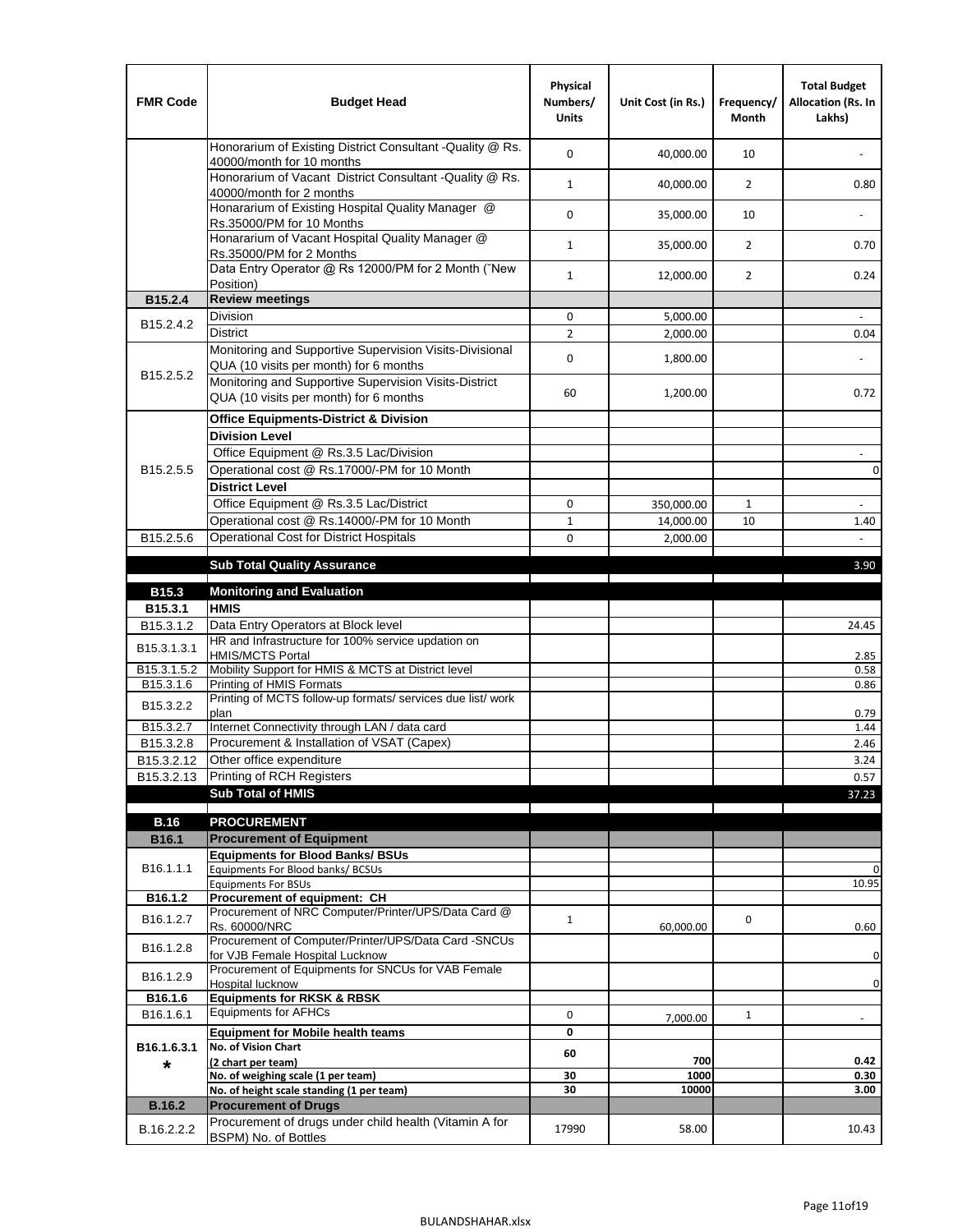| <b>FMR Code</b> | <b>Budget Head</b>                                                               | Physical<br>Numbers/<br>Units | Unit Cost (in Rs.) | Frequency/<br>Month              | <b>Total Budget</b><br><b>Allocation (Rs. In</b><br>Lakhs) |
|-----------------|----------------------------------------------------------------------------------|-------------------------------|--------------------|----------------------------------|------------------------------------------------------------|
| B.16.2.4        | <b>Supplies for IMEP</b>                                                         |                               |                    |                                  |                                                            |
| B.16.2.4.1      | Biomedical waste management - District level                                     |                               |                    |                                  | 21.07                                                      |
| B.16.2.4.2      | Biomedical waste management - CHC/PHC level                                      | 13                            | 13,109.00          | 12                               | 20.45                                                      |
| B.16.2.4.3      | Cleaning/washing, house-keeping and laundry<br>management - District level       |                               |                    |                                  | 89.11                                                      |
| B.16.2.4.4      | Cleaning/washing, house-keeping and laundry<br>management - CHC/PHC level        |                               |                    |                                  | 25.66                                                      |
| B.16.2.4.7      | Cleanliness of Sub Centers for 6 months                                          | 344                           | 500.00             | 6                                | 10.32                                                      |
| B.16.2.5.2      | Replenishment of ASHA Drug Kit<br>@300/ Working ASHA                             |                               |                    |                                  | 6.32                                                       |
| B.16.2.6        | <b>National Iron Plus Initiative (Drugs&amp;Supplies)</b>                        |                               |                    |                                  |                                                            |
| B.16.2.6.1      | Children (6m - 60months)                                                         |                               |                    |                                  |                                                            |
| B.16.2.6.1.a    | IFA Syrup (@Rs7.99paisa/50mlBottel)                                              | 425999                        | 7.99               |                                  | 34.04                                                      |
| B.16.2.6.2      | Children 5 - 10 years                                                            |                               |                    |                                  |                                                            |
| B.16.2.6.2.a    | IFA tablet small Pink (45mg) @ Rs. 0.182 per tablet, 32 tablet per<br>child)     | 95173                         | 5.82               |                                  | 5.54                                                       |
| B.16.2.6.2.b    | <b>Albendazole Tablets</b>                                                       | 112884                        | 0.78               | 2                                | 1.76                                                       |
| B.16.2.6.3      | <b>WIFS (10-19 years)</b>                                                        |                               |                    |                                  |                                                            |
| B.16.2.6.3.a    | IFA Tablet large blue 100 mg tablet @ Rs. 1.41 per 10 tablet for 12              | 171849                        |                    |                                  | 12.60                                                      |
|                 | months                                                                           |                               | 7.33               |                                  |                                                            |
| B.16.2.6.3.b    | <b>Albendazole Tablets</b><br>For Adolescent Girls and boys (School going)       |                               |                    |                                  |                                                            |
|                 | For Adolescent Girls (out of School)                                             | 53109<br>118740               | 0.78<br>0.78       | $\overline{2}$<br>$\overline{2}$ | 0.83<br>1.85                                               |
| B.16.2.7        | Drugs & supplies for RBSK                                                        |                               |                    |                                  |                                                            |
| B.16.2.7.1      | Medicine for Mobile health team                                                  | 30                            | 5,000.00           |                                  | 1.50                                                       |
| <b>B.16.2.8</b> | Drugs & supplies for AYUSH                                                       | 38                            | 100,000.00         |                                  | 38.00                                                      |
|                 | Blood Bags for 93 functional Blood Bank                                          |                               |                    |                                  | 0.52                                                       |
| B.16.2.10       | For Diagnostics Kits for 93 functional blood bank                                |                               |                    |                                  | 1.42                                                       |
|                 | <b>Sub Total of Procurement</b>                                                  |                               |                    |                                  | 296.69                                                     |
|                 |                                                                                  |                               |                    |                                  |                                                            |
| <b>B.18</b>     | <b>New Initiatives/ Strategic Interventions</b>                                  |                               |                    |                                  |                                                            |
| <b>B.18.2</b>   | <b>Ca Cx Screening</b>                                                           |                               |                    |                                  | 0                                                          |
|                 | 7+ Strategy                                                                      |                               |                    |                                  |                                                            |
|                 | <b>Family Planning</b>                                                           |                               |                    |                                  |                                                            |
| B18.4           | No of District Level Govt. COT @ Rs.30000/month for 12<br>month                  | 0                             | 30,000.00          | 12                               |                                                            |
|                 | Extra Incentive for Interval Sterilization @ Rs.260/case                         | 0                             |                    |                                  |                                                            |
|                 | Extra Incentive for NSV @ Rs.310/- case                                          |                               | 260.00             |                                  |                                                            |
|                 |                                                                                  | 0                             | 310.00             |                                  |                                                            |
|                 | <b>Sub Total of New Innitiatives</b>                                             |                               |                    |                                  |                                                            |
| <b>B22</b>      | <b>Support Services</b>                                                          |                               |                    |                                  |                                                            |
|                 | <b>Support Strengthening NVBDCP</b>                                              |                               |                    |                                  |                                                            |
|                 | Honorarium of Staff-At BRD Medical College                                       |                               |                    |                                  |                                                            |
| B22.3           |                                                                                  |                               |                    |                                  | 0                                                          |
|                 | Honorarium of Staff for 100 Bedded JE/AES Ward -At<br><b>BRD Medical College</b> |                               |                    |                                  |                                                            |
|                 | Increament of Existing HR Catculated @ 5%                                        |                               |                    |                                  | 0                                                          |
|                 |                                                                                  |                               |                    |                                  | 0                                                          |
|                 | <b>Sub of Support Serveces</b>                                                   |                               |                    |                                  |                                                            |
|                 |                                                                                  |                               |                    |                                  |                                                            |
| <b>B.23</b>     | Other Expenditures (Power Backup, Convergence etc)                               |                               |                    |                                  |                                                            |
| B.23.1          | POL for Generators - District level Hospitals                                    | 3                             | 35,000.00          | 12                               | 12.60                                                      |
| B.23.2          | POL for Generators - CHCs/PHCs                                                   | 16                            | 17,500.00          | 12                               | 33.60                                                      |
|                 | <b>Sub Total of Power Backup</b>                                                 |                               |                    |                                  | 46.20                                                      |
|                 |                                                                                  |                               |                    |                                  |                                                            |
| <b>B.24</b>     | <b>Collaboration with Medical Colleges and Knowledge</b>                         |                               |                    |                                  |                                                            |
|                 | partners                                                                         |                               |                    |                                  |                                                            |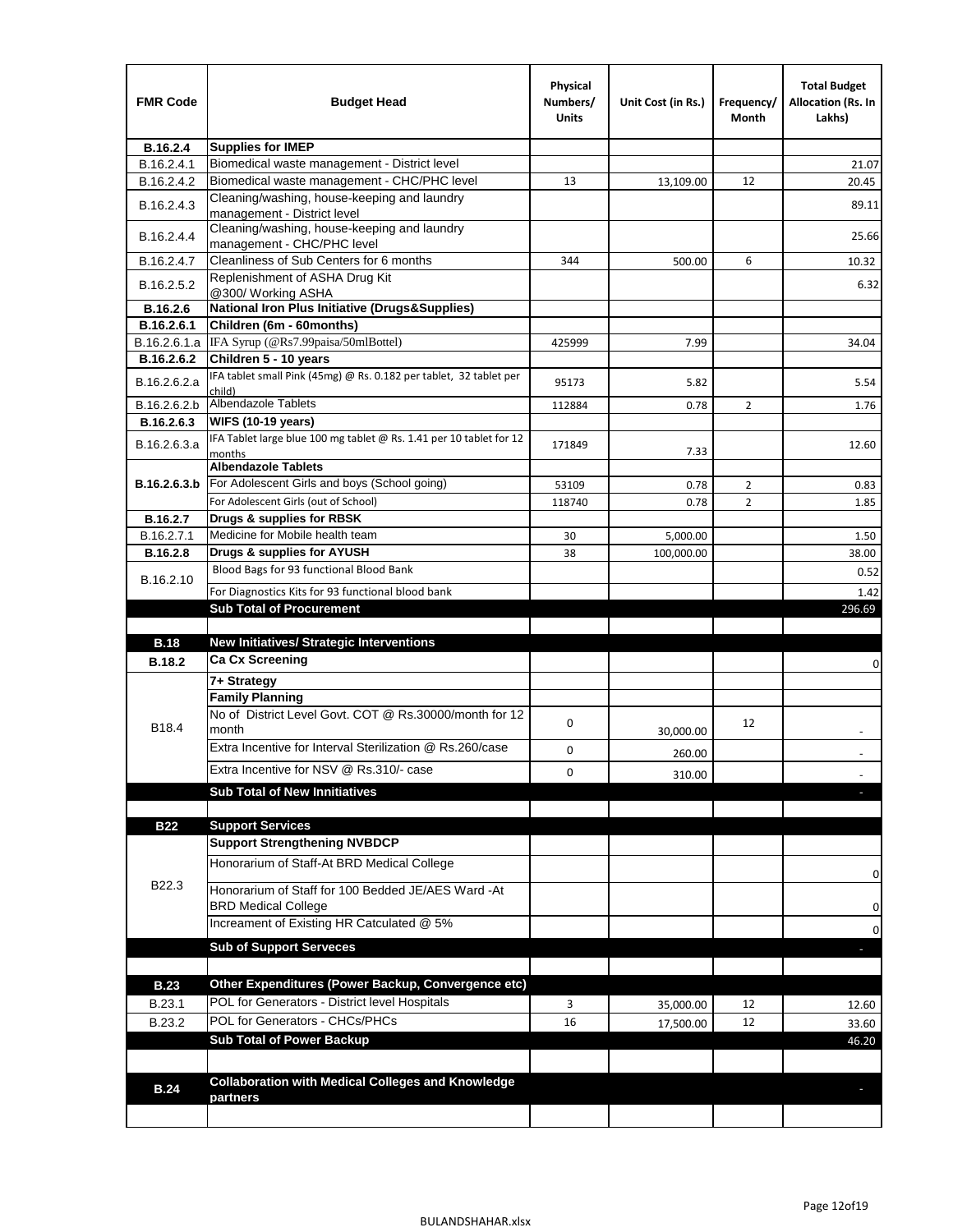| <b>FMR Code</b> | <b>Budget Head</b>                                                                                       | Physical<br>Numbers/<br><b>Units</b> | Unit Cost (in Rs.) | Frequency/<br>Month | <b>Total Budget</b><br>Allocation (Rs. In<br>Lakhs) |
|-----------------|----------------------------------------------------------------------------------------------------------|--------------------------------------|--------------------|---------------------|-----------------------------------------------------|
| <b>B.25</b>     | National Programme for Prevention and control of                                                         |                                      |                    |                     |                                                     |
| B.25.1          | deafness<br><b>Recurring Grant-in-aid</b>                                                                |                                      |                    |                     |                                                     |
| B.25.1.3        | <b>Manpower at District level</b>                                                                        |                                      |                    |                     |                                                     |
| B.25.1.3.a      | ENT Surgeon @Rs.80,000/-pm                                                                               | 0                                    |                    |                     |                                                     |
| B.25.1.3.b      | Audiologist@Rs.30,000/-pm                                                                                | 0                                    |                    |                     |                                                     |
| B.25.1.3.c      | Audiometric Assistant@Rs.15,000/-pm                                                                      | 0                                    |                    |                     |                                                     |
| B.25.1.3.d      | Instructor for Hearing Impaired Children @Rs.15,000/-pm                                                  | 0                                    |                    |                     |                                                     |
| B.25.2          | Non recurring Grant-in-aid                                                                               |                                      |                    |                     |                                                     |
| B.25.2.1        | Training@Rs.10 lakh/ Distt. for 7 level training                                                         | 0                                    |                    |                     |                                                     |
| B.25.2.1.b      | District Hospital @Rs.20 lakh/Distt.                                                                     | 0                                    |                    |                     |                                                     |
| B.25.2.1.c      | CHC/Sub-Divisional Hospital @Rs.50,000/- Kit                                                             | 0                                    |                    |                     |                                                     |
| B.25.2.1.d      | PHC@RS.15,000/- kit                                                                                      | 0                                    |                    |                     |                                                     |
|                 |                                                                                                          |                                      |                    |                     |                                                     |
|                 | National Programme for Prevention and control of<br>deafness                                             |                                      |                    |                     |                                                     |
|                 |                                                                                                          |                                      |                    |                     |                                                     |
| <b>B.29</b>     | National Programme for Prevention and Control of                                                         |                                      |                    |                     |                                                     |
|                 | <b>Flurosis</b>                                                                                          |                                      |                    |                     |                                                     |
| B.29.2.1        | Honorarium of Consultant                                                                                 | 0                                    | 40,000.00          | 6                   |                                                     |
|                 | Honorarium of Lab Technician                                                                             | 0                                    | 11,000.00          | 6                   |                                                     |
| B.29.2.2        | Health Education and Publicity                                                                           |                                      |                    |                     |                                                     |
|                 | Medical Management including treatment Surgery and                                                       |                                      |                    |                     |                                                     |
| B.29.2.4        | rehab-supplumetation of vitamins & minrals                                                               |                                      |                    |                     |                                                     |
|                 |                                                                                                          |                                      |                    |                     |                                                     |
|                 | <b>Sub Total of Flurisis</b>                                                                             |                                      |                    |                     | ы                                                   |
|                 |                                                                                                          |                                      |                    |                     |                                                     |
|                 | <b>Total of Mission Flexipool</b>                                                                        |                                      |                    |                     | 1,319.53                                            |
|                 |                                                                                                          |                                      |                    |                     |                                                     |
| C               | <b>IMMUNISATION</b>                                                                                      |                                      |                    |                     |                                                     |
| C.1             | RI strengthening project (Review meeting, Mobility                                                       |                                      |                    |                     |                                                     |
|                 | support, Outreach services etc)<br>Mobility Support for supervision for distict level officers.          |                                      |                    |                     |                                                     |
| C.1.a           |                                                                                                          | 1                                    | 250,000.00         |                     | 2.50                                                |
| C.1.c           | Printing and dissemination of Immunization cards, tally<br>sheets, monitoring forms etc.                 | 112035                               | 10.00              |                     | 11.20                                               |
|                 | Quarterly review meetings exclusive for RI at district level                                             |                                      |                    |                     |                                                     |
| C.1.e           | with Block MOs, CDPO, and other stake holders                                                            | 64                                   | 500.00             |                     | 0.32                                                |
| C.1.f           | Quarterly review meetings exclusive for RI at block                                                      | 9780                                 | 75.00              |                     | 7.34                                                |
|                 | Focus on slum & underserved areas in urban<br>areas/alternative vaccinator for slums (only where regular |                                      |                    |                     |                                                     |
| C.1.g           | ANM under NUHM not engaged) Rs. 450/- per session for                                                    | 660                                  | 2,100.00           |                     | 13.86                                               |
|                 | 4 session and Rs. 300/- contingency.                                                                     |                                      |                    |                     |                                                     |
| C.1.h           | Mobilization of children through ASHA or other mobilizers                                                | 47000                                | 150.00             |                     | 70.50                                               |
| C.1.i           | Alternative vaccine delivery in hard to reach areas                                                      | 15508                                | 150.00             |                     | 23.26                                               |
| $C.1$ .j        | Alternative Vaccine Deliery in other areas                                                               | 31492                                | 75.00              |                     | 23.62                                               |
| C.1.k           | To develop microplan at sub-centre level                                                                 | 344                                  | 100.00             |                     | 0.34                                                |
| C.1.1           | For consolidation of micro plans at block level/PHC @ Rs.                                                |                                      |                    |                     | 0.21                                                |
|                 | 1000/- and District level @ Rs.2000/-                                                                    |                                      |                    |                     |                                                     |
| C.1.m           | POL for vaccine delivery from State to district and from<br>district to PHC/CHCs                         | $\mathbf{1}$                         | 150,000.00         |                     | 1.50                                                |
| C.1.n           | Consumables for computer including provision for internet                                                | $\mathbf{1}$                         | 400.00             | 12                  | 0.05                                                |
|                 | access                                                                                                   |                                      |                    |                     |                                                     |
| C.1.o           | Red/Black plastic bags etc.<br>Hub Cutter/Bleach/Hypochlorite solution/ Twin bucket @                    | 47000                                | 6.00               |                     | 2.82                                                |
| C.1.p           | Rs. 1200/- for 2 Buckets                                                                                 | 20                                   | 1,200.00           |                     | 0.24                                                |
| C.1.q           | <b>Safety Pits</b>                                                                                       | 16                                   | 5,250.00           |                     | 0.84                                                |
|                 | <b>State specific requirement</b>                                                                        |                                      |                    |                     |                                                     |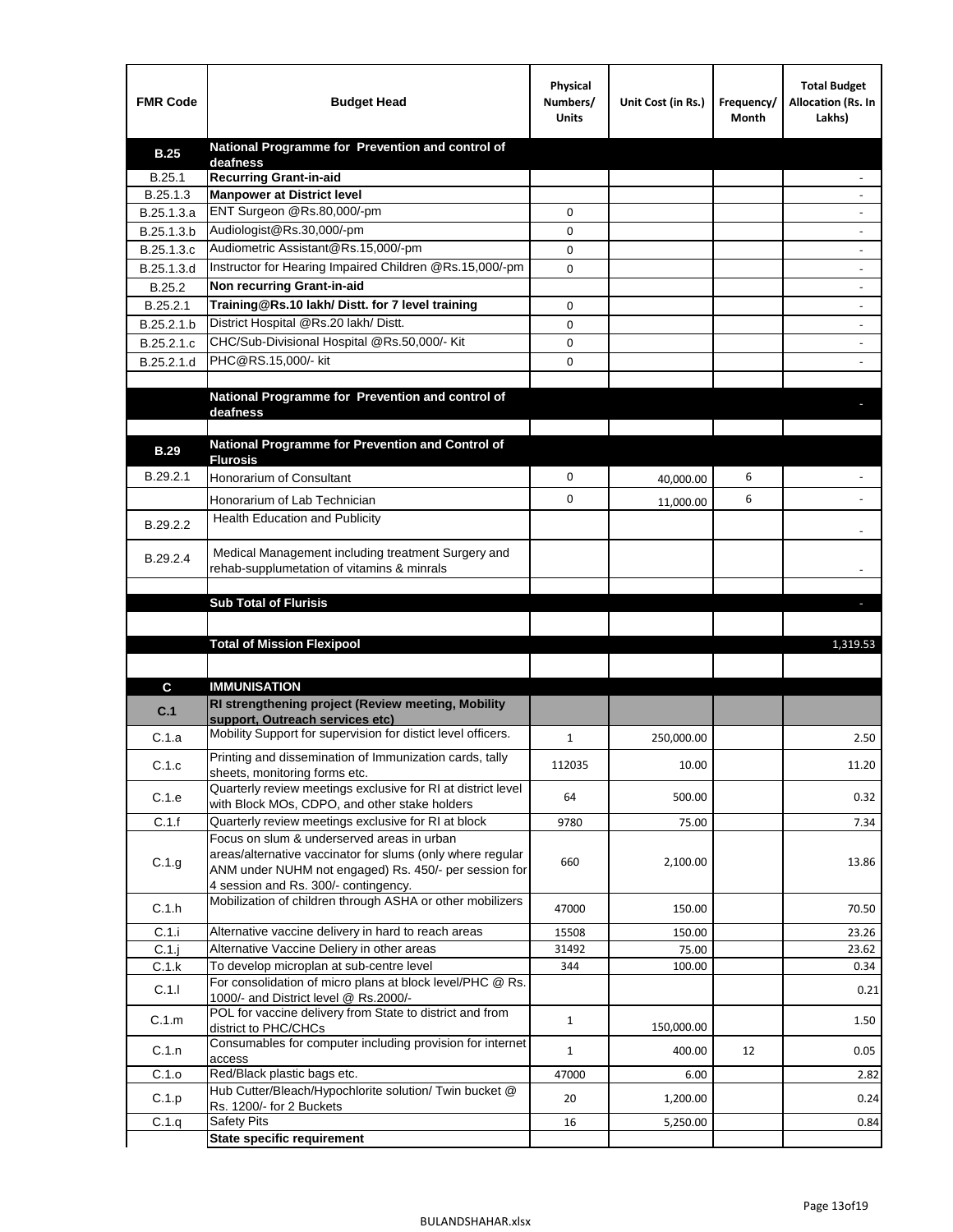| <b>FMR Code</b> | <b>Budget Head</b>                                                                                                                                                              | Physical<br>Numbers/<br><b>Units</b> | Unit Cost (in Rs.) | Frequency/<br>Month | <b>Total Budget</b><br><b>Allocation (Rs. In</b><br>Lakhs) |
|-----------------|---------------------------------------------------------------------------------------------------------------------------------------------------------------------------------|--------------------------------------|--------------------|---------------------|------------------------------------------------------------|
|                 | Funds for annual maintenance operation of WIC/WIF at<br>state and division level                                                                                                | $\mathbf 0$                          | 40,000.00          |                     | 0.00                                                       |
|                 | Electricity bill for WIC/WIF at state and division level                                                                                                                        | $\mathbf 0$                          | 100,000.00         |                     | 0.00                                                       |
| C.1.r           | POL for generators & operational expenses at divisional                                                                                                                         | $\mathbf 0$                          |                    |                     |                                                            |
|                 | vaccine storage and state vaccine store                                                                                                                                         |                                      | 200,000.00         |                     | 0.00                                                       |
|                 | POL for generators & operational expenses at district<br>level vaccine storage points and other cold chain points                                                               | $\mathbf{1}$                         | 120,000.00         |                     | 1.20                                                       |
|                 | <b>AEFI Kits</b>                                                                                                                                                                |                                      |                    |                     | 0.17                                                       |
| C.1.s           | Teeka Express Operational Cost                                                                                                                                                  |                                      |                    |                     |                                                            |
| C.2             | <b>Salary of Contractual Staffs</b>                                                                                                                                             |                                      |                    |                     |                                                            |
| C.2.2           | Honorarium for Computer Assistants support for District<br>level                                                                                                                | $\mathbf{1}$                         | 12,127.00          | 12                  | 1.46                                                       |
| C.3             | <b>Training under Immunisation</b>                                                                                                                                              |                                      |                    |                     |                                                            |
|                 | District level Orientation training including Hep B, Measles                                                                                                                    |                                      |                    |                     |                                                            |
| C.3.1           | & JE(wherever required) for 2 days ANM, Multi Purpose<br>Health Worker (Male), LHV, Health Assistant<br>(Male/Female), Nurse MidWives, BEEs & other staff (as<br>per RCH norms) | 5                                    | 46,200.00          |                     | 2.31                                                       |
| C.3.2           | Three day training including Hep B, Measles & JE<br>(wherever required) of Medical Officers of RI using<br>revised MO training module)                                          | $\mathbf 0$                          | 65,600.00          |                     | 0.00                                                       |
| C.3.4           | Two days cold chain handlers training for block level cold<br>chain hadlers by State and district cold chain officers                                                           | 0.00                                 |                    |                     | 0.32                                                       |
| C.3.5           | One day training of block level data handlers by DIOs and<br>District cold chain officer                                                                                        | 17                                   | 500.00             |                     | 0.09                                                       |
|                 | <b>Cold chain maintenance</b>                                                                                                                                                   |                                      |                    |                     |                                                            |
| C.4             | Cold chain maintenance for CHC/PHC @ Rs. 750/- per<br>unit                                                                                                                      | 21                                   | 750.00             |                     | 0.16                                                       |
|                 | Cold chain maintenance for District level @ Rs. 15000/-<br>per district                                                                                                         | $\mathbf{1}$                         | 15,000.00          |                     | 0.15                                                       |
| C.5             | <b>ASHA Incentive</b>                                                                                                                                                           | 75336                                | 150                |                     | 113.004                                                    |
|                 | Mobility support for outreach areas for 25 disdtricts                                                                                                                           |                                      |                    |                     |                                                            |
|                 | Mobility support for HRG/ construction sites                                                                                                                                    |                                      |                    |                     |                                                            |
|                 | Sub Total of RI                                                                                                                                                                 |                                      |                    |                     | 277.45474                                                  |
|                 | <b>National Iodine Deficiency Disorders Control</b>                                                                                                                             |                                      |                    |                     |                                                            |
| D               | Programme (NIDDCP)                                                                                                                                                              |                                      |                    |                     |                                                            |
| D.3             | <b>Health Education and Publicity</b>                                                                                                                                           |                                      |                    |                     | 0.10                                                       |
|                 | <b>GRAND TOTAL (A+B+C+D)</b>                                                                                                                                                    |                                      |                    |                     |                                                            |
|                 |                                                                                                                                                                                 |                                      |                    |                     | 4,418.42                                                   |
|                 | National Disease Control Programme (NDCP)                                                                                                                                       |                                      |                    |                     |                                                            |
|                 |                                                                                                                                                                                 |                                      |                    |                     |                                                            |
| Е               | <b>INTEGRATED DISEASE SURVEILLANCE</b>                                                                                                                                          |                                      |                    |                     |                                                            |
|                 | <b>PROGRAMME (IDSP)</b>                                                                                                                                                         |                                      |                    |                     |                                                            |
| E.1             | <b>REMUNERATION FOR CONTRACTUAL HUMAN</b><br><b>RESOURCE</b>                                                                                                                    |                                      |                    |                     |                                                            |
| E.1.9           | District Epidemiologists                                                                                                                                                        |                                      |                    |                     | 1.65                                                       |
| E.1.10          | District Microbiologist at District labs                                                                                                                                        |                                      |                    |                     |                                                            |
| E.1.11          | District Data Manager                                                                                                                                                           |                                      |                    |                     | 2.56                                                       |
| E.1.12          | Data Entry Operator*                                                                                                                                                            |                                      |                    |                     | 1.51                                                       |
| E.1.13          | Others if any (pl specify)                                                                                                                                                      |                                      |                    |                     | $\blacksquare$                                             |
| E.2             | <b>TRAINING</b>                                                                                                                                                                 |                                      |                    |                     |                                                            |
|                 | Training at State/District Level (1 batch = 20<br>participants)                                                                                                                 |                                      |                    |                     |                                                            |
| E.2.3           | Hospital Pharmacists/Nurses Training (1 day)                                                                                                                                    |                                      |                    |                     | 0.45                                                       |
| E.3             | <b>LABORATORY SUPPORT</b>                                                                                                                                                       |                                      |                    |                     |                                                            |
|                 | <b>District Public Health Laboratory Strengthening</b>                                                                                                                          |                                      |                    |                     |                                                            |
|                 |                                                                                                                                                                                 |                                      |                    |                     |                                                            |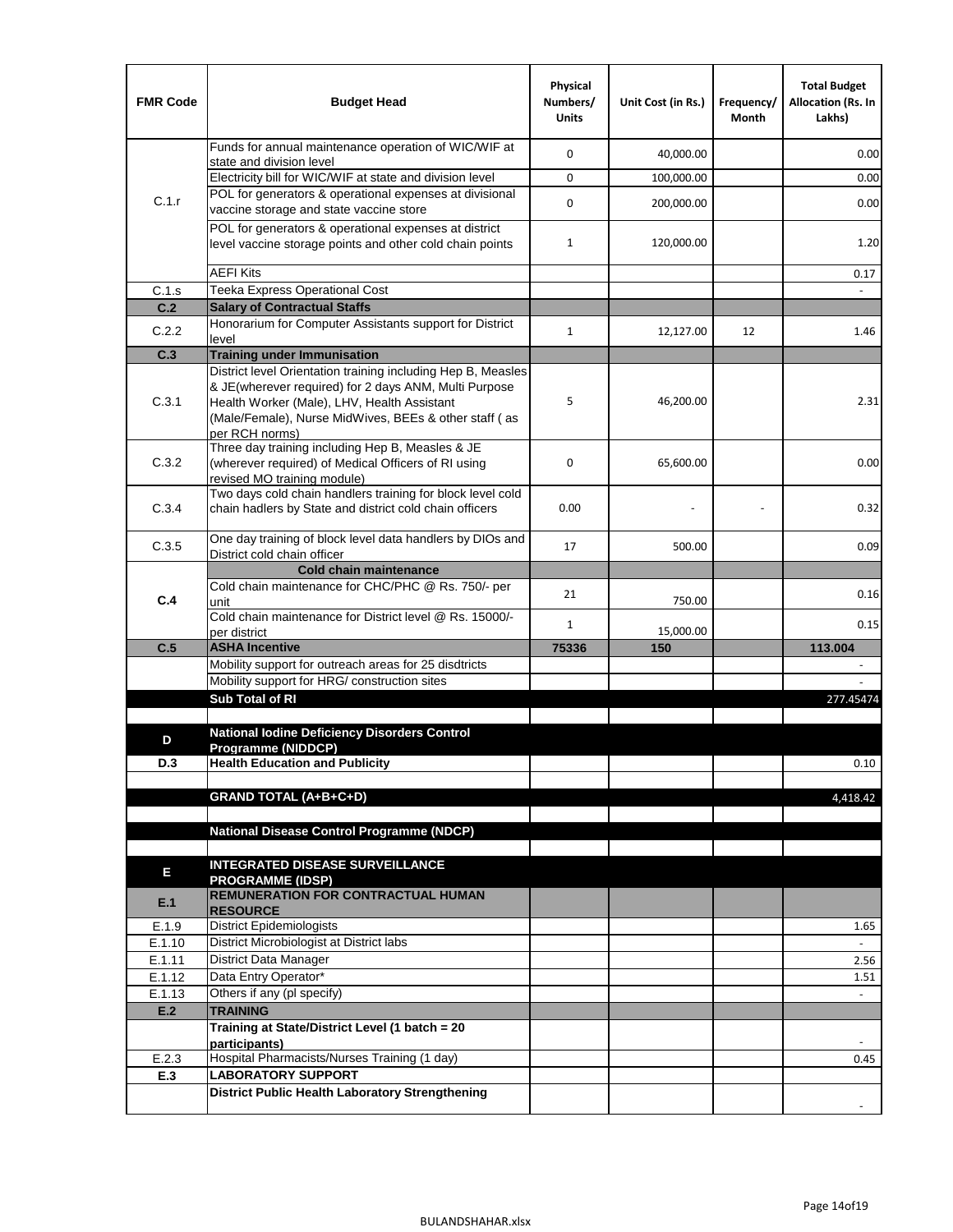| <b>FMR Code</b>       | <b>Budget Head</b>                                                                                                                                                                                                                                | Physical<br>Numbers/<br><b>Units</b> | Unit Cost (in Rs.) | Frequency/<br>Month | <b>Total Budget</b><br><b>Allocation (Rs. In</b><br>Lakhs) |
|-----------------------|---------------------------------------------------------------------------------------------------------------------------------------------------------------------------------------------------------------------------------------------------|--------------------------------------|--------------------|---------------------|------------------------------------------------------------|
| E.3.5                 | Expenses on account of consumables, operating<br>expenses, office expenses, transport of samples,<br>miscellaneous etc.                                                                                                                           |                                      |                    |                     |                                                            |
| E.4                   | <b>OPERATIONAL COSTS</b>                                                                                                                                                                                                                          |                                      |                    |                     |                                                            |
| E.4.1                 | MOBILITY: Travel Cost, POL, mobility cost at SSU & DSU                                                                                                                                                                                            |                                      |                    |                     |                                                            |
|                       | on need basis                                                                                                                                                                                                                                     |                                      |                    |                     | 0.40                                                       |
| E.4.2                 | Office expenses on telephone, fax, Broadband Expenses,<br>Weekly Alert Bulletin/Annual Disease Surveillance report,<br>minor repairs and AMC of IT/office equipment supplied<br>under IDSP, Meetings and other miscellenious<br>expenditures etc. |                                      |                    |                     | 1.55                                                       |
|                       | Sub Total of IDSP                                                                                                                                                                                                                                 |                                      |                    |                     | 8.12                                                       |
|                       |                                                                                                                                                                                                                                                   |                                      |                    |                     |                                                            |
| F                     | <b>NVBDCP</b>                                                                                                                                                                                                                                     |                                      |                    |                     |                                                            |
|                       |                                                                                                                                                                                                                                                   |                                      |                    |                     |                                                            |
| F.1.1                 | <b>Malaria</b>                                                                                                                                                                                                                                    |                                      |                    |                     |                                                            |
| F.1.1.a               | <b>Contractual Payments</b>                                                                                                                                                                                                                       |                                      |                    |                     |                                                            |
| F.1.1.a.i             | <b>MPW</b> contractual                                                                                                                                                                                                                            |                                      |                    |                     |                                                            |
| F.1.1.a.iv            | District VBD Consultant 18 nos. (Non-Project States) @ Rs<br>22895 pm.for 6 months (Rs 1.37 lakhs per consulatant per<br>year)                                                                                                                    |                                      |                    |                     | $\overline{\phantom{a}}$                                   |
|                       | VBD Consultant 1 no. (preferably entomologist) @ Rs 22500                                                                                                                                                                                         |                                      |                    |                     |                                                            |
| F.1.1.a.vii           | p.m. for 6 months                                                                                                                                                                                                                                 |                                      |                    |                     |                                                            |
| F.1.1.b               | <b>ASHA Incentive</b>                                                                                                                                                                                                                             |                                      |                    |                     | 0.05                                                       |
| F.1.1.c               | <b>Operational Cost</b>                                                                                                                                                                                                                           |                                      |                    |                     |                                                            |
| F.1.1.c.ii            | Operational cost for IRS                                                                                                                                                                                                                          |                                      |                    |                     | 0.10                                                       |
| F.1.1.e<br>F.1.1.f    | <b>IEC/BCC</b><br>PPP / NGO and Intersectoral Convergence                                                                                                                                                                                         |                                      |                    |                     | 1.71<br>$\omega$                                           |
| F.1.1.g               | <b>Training / Capacity Building</b>                                                                                                                                                                                                               |                                      |                    |                     | 1.10                                                       |
| F.1.1.h               | <b>Zonal Entomological units</b>                                                                                                                                                                                                                  |                                      |                    |                     | 10.05                                                      |
|                       |                                                                                                                                                                                                                                                   |                                      |                    |                     |                                                            |
|                       | <b>Sub total of Malaria</b>                                                                                                                                                                                                                       |                                      |                    |                     | 13.01                                                      |
|                       |                                                                                                                                                                                                                                                   |                                      |                    |                     |                                                            |
| F.1.2                 | Dengue & Chikungunya                                                                                                                                                                                                                              |                                      |                    |                     |                                                            |
| F.1.2.a<br>F.1.2.a(i) | Strengthening surveillance (As per GOI approval)<br>Apex Referral Labs recurrent                                                                                                                                                                  |                                      |                    |                     |                                                            |
| F.1.2.a(ii)           | Sentinel surveillance Hospital recurrent                                                                                                                                                                                                          |                                      |                    |                     | $\blacksquare$                                             |
|                       | Vector Control, environmental management & fogging                                                                                                                                                                                                |                                      |                    |                     |                                                            |
| F.1.2.f               | machine                                                                                                                                                                                                                                           |                                      |                    |                     | 1.00                                                       |
|                       | Dengue & Chikungunya                                                                                                                                                                                                                              |                                      |                    |                     | 1.00                                                       |
|                       |                                                                                                                                                                                                                                                   |                                      |                    |                     |                                                            |
| F.1.4                 | <b>Lymphatic Filariasis</b>                                                                                                                                                                                                                       |                                      |                    |                     |                                                            |
|                       | State Task Force, State Technical Advisory Committee meeting,<br>printing of forms/registers, mobility support, district                                                                                                                          |                                      |                    |                     |                                                            |
|                       | coordination meeting, sensitization of media etc., morbidity                                                                                                                                                                                      |                                      |                    |                     |                                                            |
| F.1.4.a               | management, monitoring & supervision and mobility support                                                                                                                                                                                         |                                      |                    |                     |                                                            |
|                       | for Rapid Response Team and contingency support<br>(16)                                                                                                                                                                                           |                                      |                    |                     |                                                            |
|                       | districts only)                                                                                                                                                                                                                                   |                                      |                    |                     | 2.00                                                       |
| F.1.4.b               | Microfilaria Survey (16 districts only)                                                                                                                                                                                                           |                                      |                    |                     | 0.50                                                       |
| F.1.4.c               | Monitoring & Evaluation (Post MDA assessment by medical<br>colleges (Govt. & private)/ICMR institutions ) (16 districts only)                                                                                                                     |                                      |                    |                     | 0.15                                                       |
|                       | Training/sensitization of district level officers on ELF and drug                                                                                                                                                                                 |                                      |                    |                     |                                                            |
| F.1.4.d               | distributors including peripheral health workers(16 districts                                                                                                                                                                                     |                                      |                    |                     |                                                            |
|                       | only)                                                                                                                                                                                                                                             |                                      |                    |                     | 4.60                                                       |
|                       | Specific IEC/BCC at state, district, PHC, Sub-centre and village                                                                                                                                                                                  |                                      |                    |                     |                                                            |
| F.1.4.e               | level including VHSC/GKs for community mobilization efforts to                                                                                                                                                                                    |                                      |                    |                     |                                                            |
|                       | realize the desired drug compliance of 85% during MDA (16                                                                                                                                                                                         |                                      |                    |                     |                                                            |
|                       | districts only)<br>Honorarium for Drug Distribution including ASHAs and                                                                                                                                                                           |                                      |                    |                     | 0.30                                                       |
| F.1.4.f               | supervisors involved in MDA<br>(16 districts only)                                                                                                                                                                                                |                                      |                    |                     | 18.39                                                      |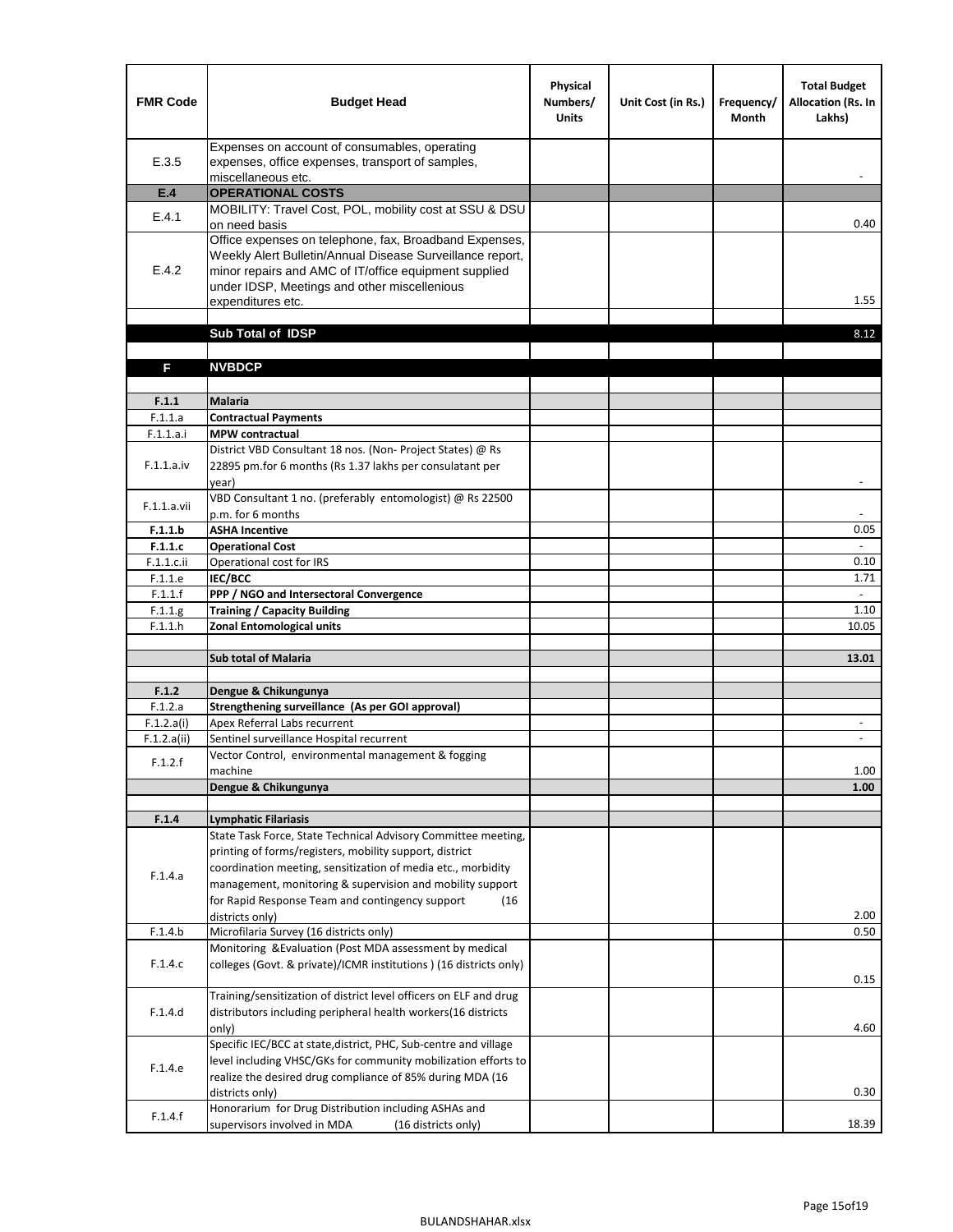| <b>FMR Code</b> | <b>Budget Head</b>                                                                                                                         | Physical<br>Numbers/<br><b>Units</b> | Unit Cost (in Rs.) | Frequency/<br>Month | <b>Total Budget</b><br>Allocation (Rs. In<br>Lakhs) |
|-----------------|--------------------------------------------------------------------------------------------------------------------------------------------|--------------------------------------|--------------------|---------------------|-----------------------------------------------------|
| F.1.4.g.        | Verification and validation for stoppage of MDA in LF endemic<br>districts (17 Districts)                                                  |                                      |                    |                     |                                                     |
| F.1.4.g.i       | a) Additional MF Survey                                                                                                                    |                                      |                    |                     |                                                     |
| F.1.4.g.ii      | b) ICT Survey                                                                                                                              |                                      |                    |                     |                                                     |
| $F.1.4.g.$ iii  | c) ICT Cost                                                                                                                                |                                      |                    |                     |                                                     |
| F.1.4.h         | Verification of LF endemicity in non-endemic districts (24<br>Districts)                                                                   |                                      |                    |                     |                                                     |
| F.1.4.h.i       | a) Lymphoedema & Hydrocele Survey                                                                                                          |                                      |                    |                     |                                                     |
|                 | <b>Lymphatic Filariasis</b>                                                                                                                |                                      |                    |                     | 25.94                                               |
|                 |                                                                                                                                            |                                      |                    |                     |                                                     |
| F.1.5           | Kala-azar                                                                                                                                  |                                      |                    |                     |                                                     |
| F.1.5           | Case search/ Camp Approach                                                                                                                 |                                      |                    |                     | $\overline{\phantom{a}}$                            |
| F.1.5.a         | Spray Pumps & accessories                                                                                                                  |                                      |                    |                     |                                                     |
| F.1.5.b         | Operational cost for spray including spray wages                                                                                           |                                      |                    |                     |                                                     |
| F.1.5.c         | Mobility/POL/supervision                                                                                                                   |                                      |                    |                     | $\blacksquare$                                      |
| F.1.5.d         | Monitoring & Evaluation                                                                                                                    |                                      |                    |                     |                                                     |
| F.1.5.e         | Training for spraying                                                                                                                      |                                      |                    |                     | $\overline{\phantom{a}}$                            |
| F.1.5.f         | IEC/BCC/Advocacy                                                                                                                           |                                      |                    |                     |                                                     |
| F.1.5.g         | Incentive to ASHA                                                                                                                          |                                      |                    |                     | $\overline{\phantom{a}}$                            |
| F.1.5.h         | Loss of Wages                                                                                                                              |                                      |                    |                     | $\overline{\phantom{a}}$                            |
| F.1.5.i         | Free Diet                                                                                                                                  |                                      |                    |                     |                                                     |
|                 | Kala-azar                                                                                                                                  |                                      |                    |                     |                                                     |
|                 |                                                                                                                                            |                                      |                    |                     |                                                     |
| F.6             | Cash grant for decentralized commodities                                                                                                   |                                      |                    |                     | 6.00                                                |
|                 | <b>Sub Total of NVB DCP</b>                                                                                                                |                                      |                    |                     | 45.95                                               |
|                 |                                                                                                                                            |                                      |                    |                     |                                                     |
| G               | <b>NLEP</b>                                                                                                                                |                                      |                    |                     |                                                     |
| G 1.            | Improved early case detection                                                                                                              |                                      |                    |                     |                                                     |
| G 1.1           | Incentive to ASHA                                                                                                                          |                                      |                    |                     |                                                     |
|                 | Incentive for Case detection by ASHA/AWW/Volunteers                                                                                        | 150                                  |                    |                     |                                                     |
|                 | etc.diagnosis @ Rs. 250 per case<br>Incentive for timely cure of MB cases @ Rs. 600 per case                                               |                                      | 250.00             |                     | 0.38                                                |
|                 |                                                                                                                                            | 12                                   | 600.00             |                     | 0.07                                                |
|                 | Incentive for timely cure of PB cases @ Rs. 400 per case<br>Sensitization of ASHA                                                          | 18                                   | 400.00             |                     | 0.07                                                |
| G1.1 a          |                                                                                                                                            | 300                                  | 100.00             |                     | 0.30                                                |
| G <sub>2</sub>  | Improved case management                                                                                                                   |                                      |                    |                     |                                                     |
|                 | DPMR Services, (MCR footwear, Aids and appliances,<br>Welfare allowance to BPL patients for RCS, Support<br>to govt. institutions for RCS) |                                      |                    |                     |                                                     |
|                 | Cost of MCR / Protective footwear@ Rs.300/-                                                                                                | 60                                   | 300.00             |                     | 0.18                                                |
|                 | Amount for Aids/ appliances/ self care kits/ patient welfare                                                                               |                                      |                    |                     |                                                     |
| G 2.1           | items etc.                                                                                                                                 |                                      |                    |                     | 0.17                                                |
|                 | Patients for RCS to be paid welfare allowance @ Rs. 8000/-                                                                                 | 0                                    | 8,000.00           |                     |                                                     |
|                 | No. of RCS to be paid for as Support to govt. institutions for<br>RCS @5000/-                                                              | 0                                    | 5,000.00           |                     |                                                     |
| G 2.2           | Urban L:eprosy Control, (Mega city - 0, Medium city (1) -<br>3 , Med. City (2)-1 Township -19)                                             |                                      |                    |                     | 1.14                                                |
| G 2.3           | <b>Material &amp; Supplies</b>                                                                                                             |                                      |                    |                     | $\overline{\phantom{a}}$                            |
|                 | Supportive drugs                                                                                                                           |                                      |                    |                     | 0.75                                                |
| G 2.3.i         | Lab. reagents & equipments                                                                                                                 |                                      |                    |                     | 0.05                                                |
|                 | Printing works                                                                                                                             |                                      |                    |                     | 0.20                                                |
| G <sub>3</sub>  | <b>Stigma Reduced</b>                                                                                                                      |                                      |                    |                     |                                                     |
|                 | Mass media, Outdoor media, Rural media, Advocacy                                                                                           |                                      |                    |                     |                                                     |
| G 3.1           | media                                                                                                                                      |                                      |                    |                     | 0.98                                                |
| G 5.            | Monitoring, Supervision and Evaluation System<br>improved                                                                                  |                                      |                    |                     |                                                     |
| G 5.1           | <b>Travel Cost and Review Meeting</b>                                                                                                      |                                      |                    |                     |                                                     |
| G 5.1.ii        | travel expenses - Contractual Staff at District level                                                                                      |                                      |                    |                     | 0.04                                                |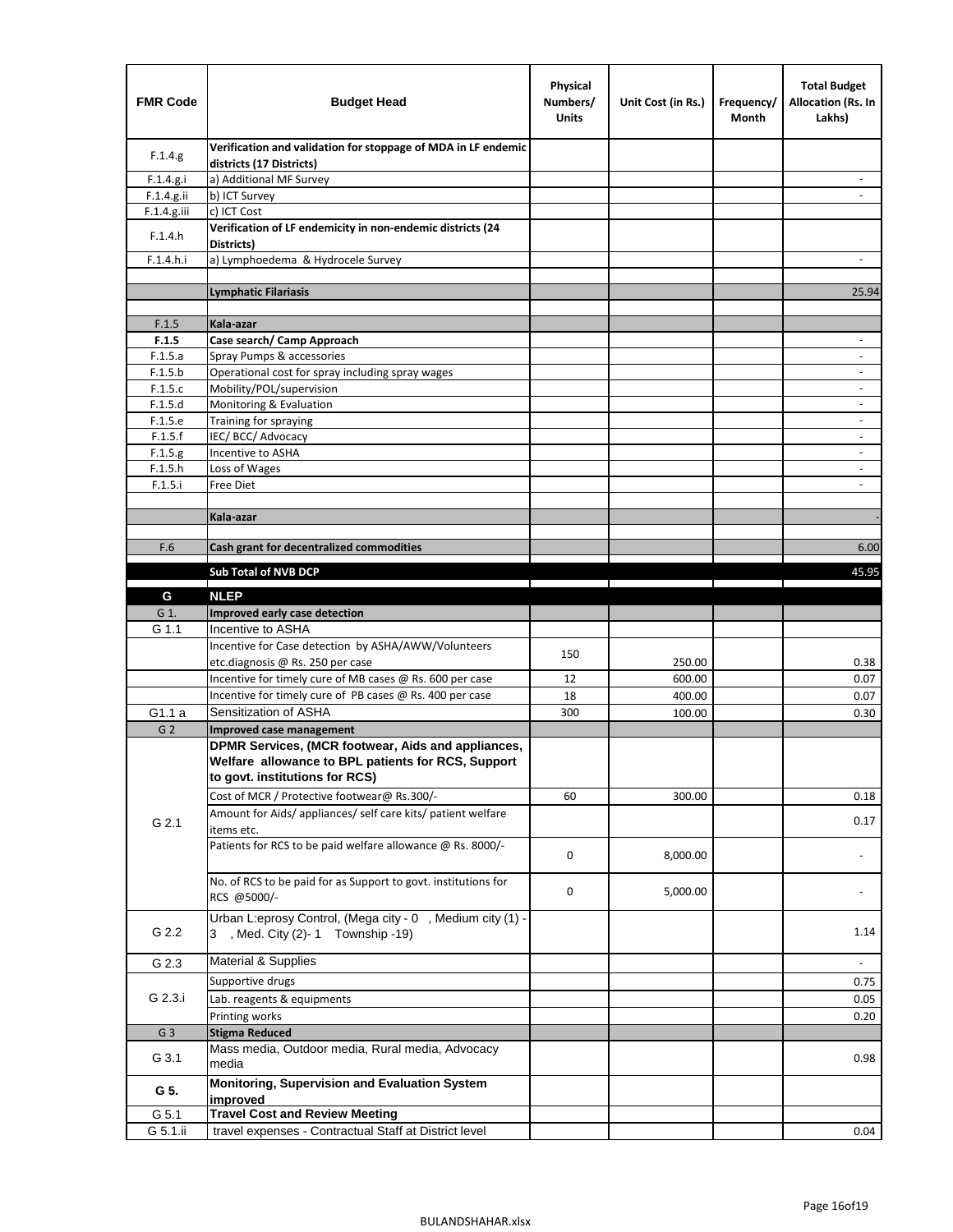| <b>FMR Code</b> | <b>Budget Head</b>                                                                                              | Physical<br>Numbers/<br><b>Units</b> | Unit Cost (in Rs.) | Frequency/<br>Month | <b>Total Budget</b><br>Allocation (Rs. In<br>Lakhs) |
|-----------------|-----------------------------------------------------------------------------------------------------------------|--------------------------------------|--------------------|---------------------|-----------------------------------------------------|
| G 5.2           | <b>Office Operation &amp; Maintenance</b>                                                                       |                                      |                    |                     |                                                     |
| G 5.2.i         | Office operation - State Cell                                                                                   |                                      |                    |                     |                                                     |
| G 5.2.ii        | Office operation - District Cell                                                                                |                                      |                    |                     | 0.35                                                |
| G 5.2 .iii      | Office equipment maint. State                                                                                   |                                      |                    |                     |                                                     |
| G 5.4           | <b>Vehicle Hiring and POL</b>                                                                                   |                                      |                    |                     |                                                     |
| G 5.4.ii        | <b>District Cell</b>                                                                                            |                                      |                    |                     | 0.30                                                |
| G 6.2           | <b>Contractual Staff at Disrrict &amp; block level</b>                                                          |                                      |                    |                     |                                                     |
|                 | <b>District Leprosy Consultant</b>                                                                              | 0                                    | 33,000.00          | 12                  |                                                     |
| G 6.2.ii        | Physio Therapist                                                                                                | 0                                    | 27,500.00          | 12                  | $\overline{\phantom{a}}$                            |
|                 | Contractual Staff Para Medical Worker, (PMW @ 17600pm)                                                          | $\mathbf{1}$                         | 17,600.00          | 12                  | 2.11                                                |
| G 7.            | <b>Others</b>                                                                                                   |                                      |                    |                     |                                                     |
| G 7.1           | Travel expenses for regular staff for specific programme /<br>training need, awards etc                         |                                      |                    |                     | 0.16                                                |
|                 | HR increment calculated $@$ 5% for above approvals                                                              |                                      |                    |                     | 0.11                                                |
|                 | Sub Total NLEP                                                                                                  |                                      |                    |                     | 7.35                                                |
|                 |                                                                                                                 |                                      |                    |                     |                                                     |
| Н               | <b>RNTCP</b>                                                                                                    |                                      |                    |                     |                                                     |
| H.1             | Civil Works                                                                                                     |                                      |                    |                     | 4.20                                                |
| H.2             | Laboratory Materials                                                                                            |                                      |                    |                     | 11.64                                               |
| H.3             | Honorarium/Counselling Charges                                                                                  |                                      |                    |                     | 37.08                                               |
| H.4             | <b>ACSM</b>                                                                                                     |                                      |                    |                     | 6.19                                                |
| H.5             | <b>Equipment Maintenance</b>                                                                                    |                                      |                    |                     | 0.45                                                |
| H.6             | Training                                                                                                        |                                      |                    |                     | 6.71                                                |
| H.7             | Vehicle Operation(POL & Manitainance)                                                                           |                                      |                    |                     | 10.80                                               |
| H.8             | Vehicle hiring                                                                                                  |                                      |                    |                     | 16.10                                               |
| H.9             | Public Private Mix(PP/NGO Support)                                                                              |                                      |                    |                     | 48.79                                               |
| H.10            | <b>Medical Colleges</b>                                                                                         |                                      |                    |                     |                                                     |
| H.11            | Office Operation (Miscellaneous)                                                                                |                                      |                    |                     | 3.56                                                |
| H.12            | <b>Contractual Services</b>                                                                                     |                                      |                    |                     | 121.45                                              |
| H.13            | Printing                                                                                                        |                                      |                    |                     | 2.97                                                |
| H.15            | Procurement of Drugs                                                                                            |                                      |                    |                     | 1.75                                                |
| H.16            | Procurement of Vehicles                                                                                         |                                      |                    |                     | $\sim$                                              |
| H.17            | Procurement of Equipments                                                                                       |                                      |                    |                     | 0.75                                                |
| H.18            | Patient Support & Transportation Charges                                                                        |                                      |                    |                     | 9.40                                                |
| H.19            | Supervision and Monitoring                                                                                      |                                      |                    |                     | 8.94                                                |
|                 | <b>Grand Total</b>                                                                                              |                                      |                    |                     | 290.79                                              |
|                 |                                                                                                                 |                                      |                    |                     |                                                     |
|                 | <b>Total of NDCP</b>                                                                                            |                                      |                    |                     | 352.20                                              |
|                 | Non Communicable Disease Control Programme (NCD)                                                                |                                      |                    |                     |                                                     |
|                 |                                                                                                                 |                                      |                    |                     |                                                     |
| Т               | National Programme for Control of Blindness (NPCB)                                                              |                                      |                    |                     | ÷.                                                  |
| 1.1             | <b>Recurring Grant-in aid</b>                                                                                   |                                      |                    |                     |                                                     |
| 1.1.1           | Reimbursement for cataract operation for NGO and<br>Private Practitioners as per NGO norms @Rs.1000/-           |                                      |                    |                     | 17.42                                               |
| 1.1.1A          | Assistance for consumables/drugs/medicines to the<br>Govt./District Hospital for Cat sx etc.@ Rs.450/- per case |                                      |                    |                     | 6.33                                                |
| 1.1.2           | <b>Other Eye Diseases</b>                                                                                       |                                      |                    |                     |                                                     |
|                 | Screening and free spectacles to school children @                                                              |                                      |                    |                     |                                                     |
| 1.1.3           | Rs.275/- per case                                                                                               |                                      |                    |                     | 6.50                                                |
| 1.1.4           | Screening and free spectacles for near work to Old<br>Person (New component) @Rs.100/- per case                 |                                      |                    |                     | 1.75                                                |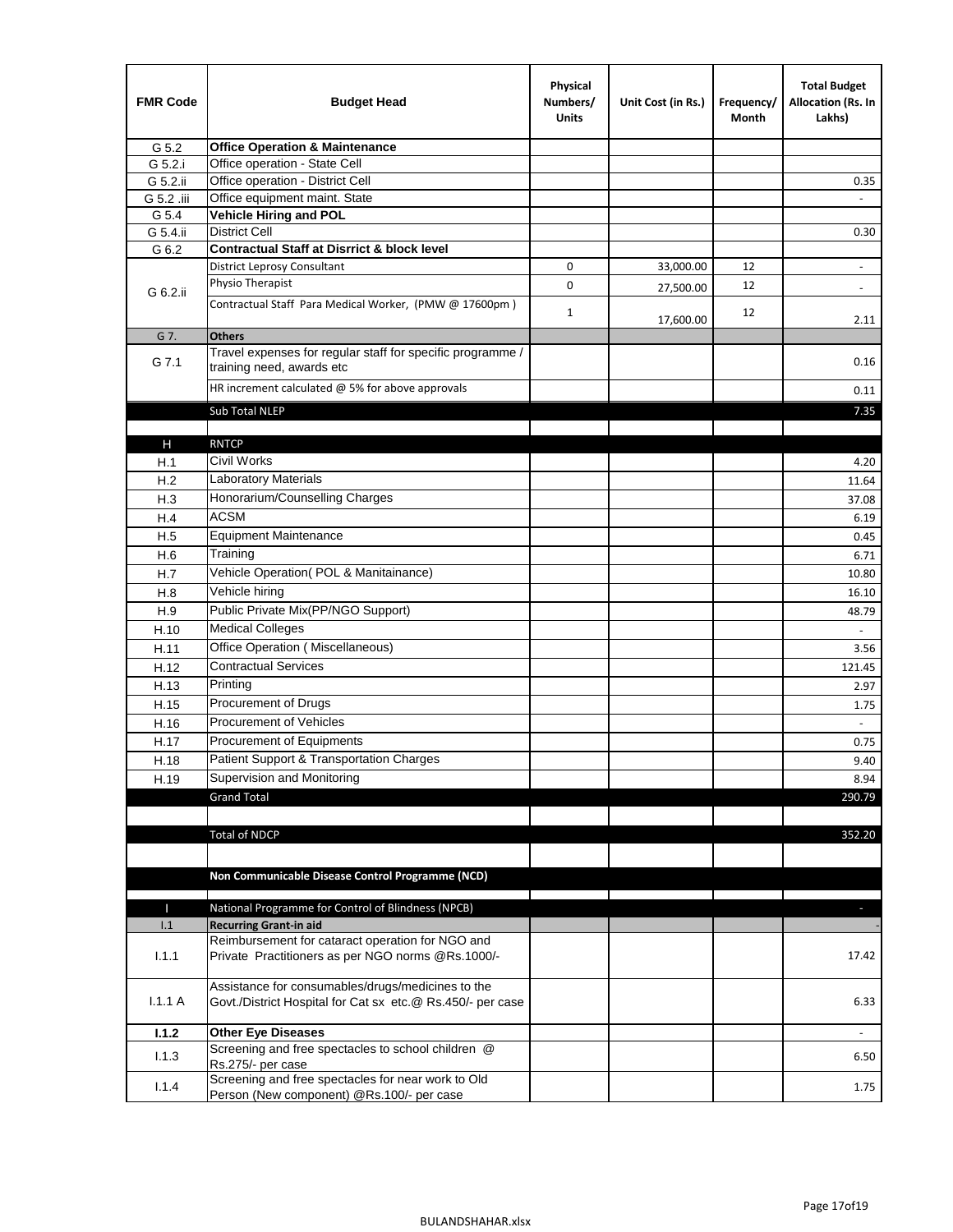| <b>FMR Code</b> | <b>Budget Head</b>                                                                                                                                      | Physical<br>Numbers/<br><b>Units</b> | Unit Cost (in Rs.) | Frequency/<br>Month | <b>Total Budget</b><br>Allocation (Rs. In<br>Lakhs) |
|-----------------|---------------------------------------------------------------------------------------------------------------------------------------------------------|--------------------------------------|--------------------|---------------------|-----------------------------------------------------|
| 1.1.5           | Recurring GIA to Eye Bank @ Rs.2000/- per pair(Eye<br>Bank will reimburse to Eye Donation Centre for eye<br>collected by them @ Rs.1000/- per pair)     |                                      |                    |                     |                                                     |
| 1.2             | Non Recurring Grant -in-Aid                                                                                                                             |                                      |                    |                     |                                                     |
| 1.2.2.          | Grant-in-aid for Sub Divisional Hospitals @ Rs.20 lakh                                                                                                  |                                      |                    |                     |                                                     |
| 1.2.3           | For Vision Centre (PHC) (Govt. + NGO) @ Rs.1 lakh                                                                                                       |                                      |                    |                     |                                                     |
| 1.2.4           | For Eye Bank Rs.25 lakh                                                                                                                                 |                                      |                    |                     | ÷.                                                  |
| 1.3             | <b>Contractual Man Power</b>                                                                                                                            |                                      |                    |                     |                                                     |
| 1.3.1           | Ophthalmic Surgeon@ Rs.60,000/- p.m.*                                                                                                                   |                                      |                    |                     | $\overline{\phantom{a}}$                            |
| 1.3.2           | Ophthalmic Assistant @ Rs.12,000/- p.m.*                                                                                                                |                                      |                    |                     |                                                     |
| 1.3.3           | Eye Donation Counsellors @ Rs.15000/- p.m.*                                                                                                             |                                      |                    |                     | $\overline{\phantom{a}}$                            |
| 1.3.4           | Data Entry Operator @Rs.8,000/- p.m. for district level                                                                                                 |                                      |                    |                     | 1.01                                                |
| 1.4             | Other activities (if any, pls. specify)                                                                                                                 |                                      |                    |                     |                                                     |
|                 | Other district level activities                                                                                                                         |                                      |                    |                     | 0.25                                                |
|                 | Sub Total of National Programme for Control of Blindness<br>(NPCB)                                                                                      |                                      |                    |                     | 33.26                                               |
|                 | Natoinal Mental Health Programme (NMHP)                                                                                                                 |                                      |                    |                     |                                                     |
| J               | Honorarium of Existing Human Resource                                                                                                                   |                                      |                    |                     |                                                     |
|                 |                                                                                                                                                         |                                      |                    |                     |                                                     |
|                 | National Programme for the Healthcare of the Elderly (NPHCE)                                                                                            |                                      |                    |                     |                                                     |
| K               |                                                                                                                                                         |                                      |                    |                     |                                                     |
| K.1             | <b>Recurring Grant-in-Aid</b>                                                                                                                           |                                      |                    |                     |                                                     |
| K.1.1           | <b>District Hospital</b>                                                                                                                                |                                      |                    |                     |                                                     |
| K.1.1.1         | Machinery & Equipment @ Rs.1.50 lakh per unit                                                                                                           |                                      |                    |                     |                                                     |
| K.1.1.2         | Drugs & Consumable @ Rs. 5 Lacs to existing district &<br>Rs. 3 Lacs to New Districts                                                                   |                                      |                    |                     |                                                     |
| K.1.1.3         | Training of doctors and staff from CHCs and PHCs @<br>Rs.0.40 lakh per unit                                                                             |                                      |                    |                     |                                                     |
| K.1.1.4         | Public Awareness & IEC @ Rs.1 lakh per unit                                                                                                             |                                      |                    |                     |                                                     |
| K.1.1.6         | Consultant Medicine (2) @ Rs. 80000 P.M. for 12 months<br>against filled post & 3 month against Vacant Post                                             |                                      |                    |                     |                                                     |
| K.1.1.7         | Nurse (6) @ Rs. 20,000 P.M. for 12 months against filled<br>post & 3 month against Vacant Post                                                          |                                      |                    |                     |                                                     |
| K.1.1.8         | Physiotherapist 1 @ Rs.20,000 p.m.                                                                                                                      |                                      |                    |                     |                                                     |
| K.1.1.9         | Hospital Attendants 2@ Rs.7500 p.m.                                                                                                                     |                                      |                    |                     |                                                     |
| K.1.1.10        | Sanitary Attendants 2 @ Rs.7500 p.m.                                                                                                                    |                                      |                    |                     | $\overline{\phantom{a}}$                            |
| K.1.2           | <b>CHC</b>                                                                                                                                              |                                      |                    |                     |                                                     |
| K.1.2.1         | Training @ Rs. 30,000 (Refer list for No. of CHC)                                                                                                       |                                      |                    |                     |                                                     |
| K.1.2.3         | Rehabilitation Worker 1 @ Rs.18,000 p. m.                                                                                                               |                                      |                    |                     |                                                     |
| K.1.3           | <b>PHC</b>                                                                                                                                              |                                      |                    |                     |                                                     |
| K.1.3.1.        | Training & IEC @ Rs.0.30 lakh per PHC                                                                                                                   |                                      |                    |                     |                                                     |
| K.1.4           | <b>Sub-Centre</b>                                                                                                                                       |                                      |                    |                     |                                                     |
|                 | Aids and Appliances @ Rs.0.30 lakh per Sub-Centre                                                                                                       |                                      |                    |                     |                                                     |
| K.1.4.1         |                                                                                                                                                         |                                      |                    |                     |                                                     |
| K.2             | <b>Non-Recurring Grant-in-Aid</b>                                                                                                                       |                                      |                    |                     |                                                     |
| K.2.1           | <b>District Hospital</b>                                                                                                                                |                                      |                    |                     |                                                     |
| K.2.1.1         | Construction/renovation/extension of the existing building<br>and Furniture of Geriatrics Unit with 10 beds and OPD<br>facilities @ Rs.80 lakh per unit |                                      |                    |                     |                                                     |
| K.2.1.2         | Machinery & Equipment @ Rs.7.00 lakh per unit                                                                                                           |                                      |                    |                     |                                                     |
|                 | HR Increment @ 5% (Refer HR increment calculation                                                                                                       |                                      |                    |                     |                                                     |
|                 | sheet)                                                                                                                                                  |                                      |                    |                     |                                                     |
|                 |                                                                                                                                                         |                                      |                    |                     |                                                     |